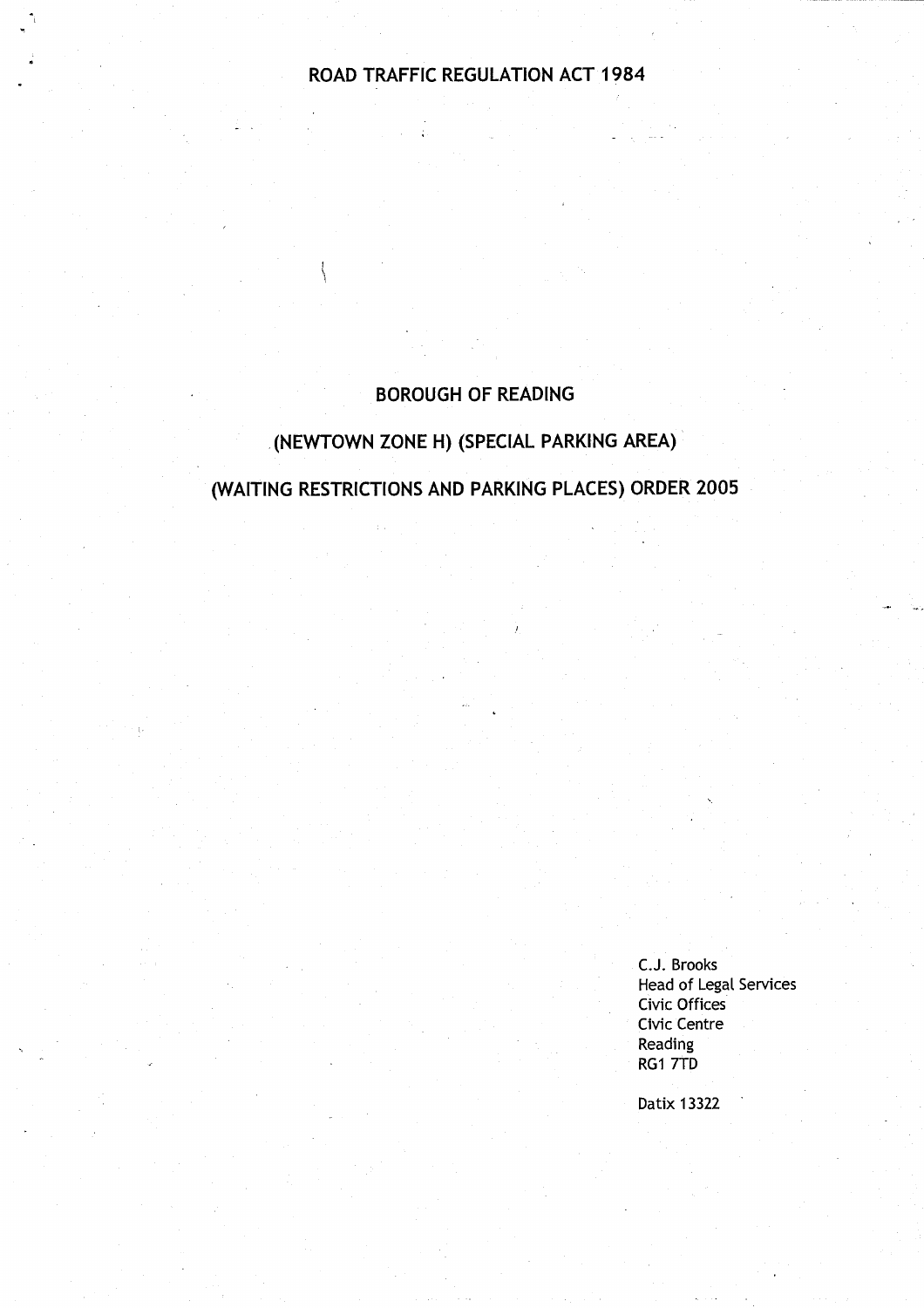### THE BOROUGH OF READING

(NEWTOWN ZONE H) (SPECIAL PARKING AREA)

#### (WAITING RESTRICTIONS AND PARKING PLACES) ORDER 2005

The Reading Borough Council (hereinafter referred to as "the Council") in exercise of the powers conferred by Sections 1(1), 2(1) to (3), 4(2), 32, 35 of and Part IV of Schedule 9 to the Road Traffic Regulation Act 1984 ("the Act of 1984"), **as amended** and of all other powers thereunto enabling and after consultation with the Chief Officer of Police in accordance with Part III of Schedule 9 to the Act of 1984 and the Road Traffic Act 1991, hereby make the following Order:- $\{$ 

### PART I CITATION AND INTERPRETATION

<sup>1</sup> . This Order may be cited as The Borough of Reading (Newtown Zone H) (Special Parking Area) (Waiting Restrictions and Parking Places) Order 2005 and shall come into operation on the 14<sup>th</sup> May 2005.

2. In this Order, except where the context otherwise requires, the following expressions have the meanings hereby respectively assigned to them:-

"ambulance" has the same **meaning as** in the Vehicle Excise and Registration Act 1994 ;

"authorised **agent** " **means the** parking services contractor appointed by and acting on behalf of the Council for the purposes of the supervision and enforcement of this Order;

"authorised cab rank" **means an area** of carriageway which is comprised within and indicated by road **markings** complying with diagram 1028 .2 in Schedule 6,to the 2002 **Regulations;**

"authorised officer" means the Head of Planning and Transport for the Council or any other officer to be designated by the Council;

"authorised parking place" means any parking place on a road, authorised or designated by this Order;

"bus" has the **same meaning as in Regulation** 22 of the 2002 Regulations;

"carriageway" **means** a way constituting or comprised in a highway being a way (other than a cycle track) over which the public have a right of way for the passage of vehicles;

"disabled person's badge", "disabled person's vehicle" and "parking disc" have the same meanings as in the Local Authorities Traffic Orders (Exemption for Disabled Persons) (England) Regulations 2000;

"doctor" means a `fully registered **person' as** defined in section 55 of the Medical Act 1983 ;

"driver", in relation to a vehicle waiting in a parking place or on a road or length of road, means the person driving the vehicle at the time it was left in that parking place or road or length of road;

"goods" means goods or burden of any description and includes postal packets of any description;

"delivering" and "collecting" in relation to any goods includes checking the goods for the purpose of their delivery or collection;

"goods vehicle" means a motor vehicle which is constructed or adapted for use for the carriage of goods or burden of any description and which does not exceed 5 .30 metres in length or 2.25 metres in height;

"hackney carriage" **means a** vehicle licensed under Section 37 of the Town Police Causes Act 1847, Section 6 of the Metropolitan Carriages Act 1869, or any similar enactment;

-1-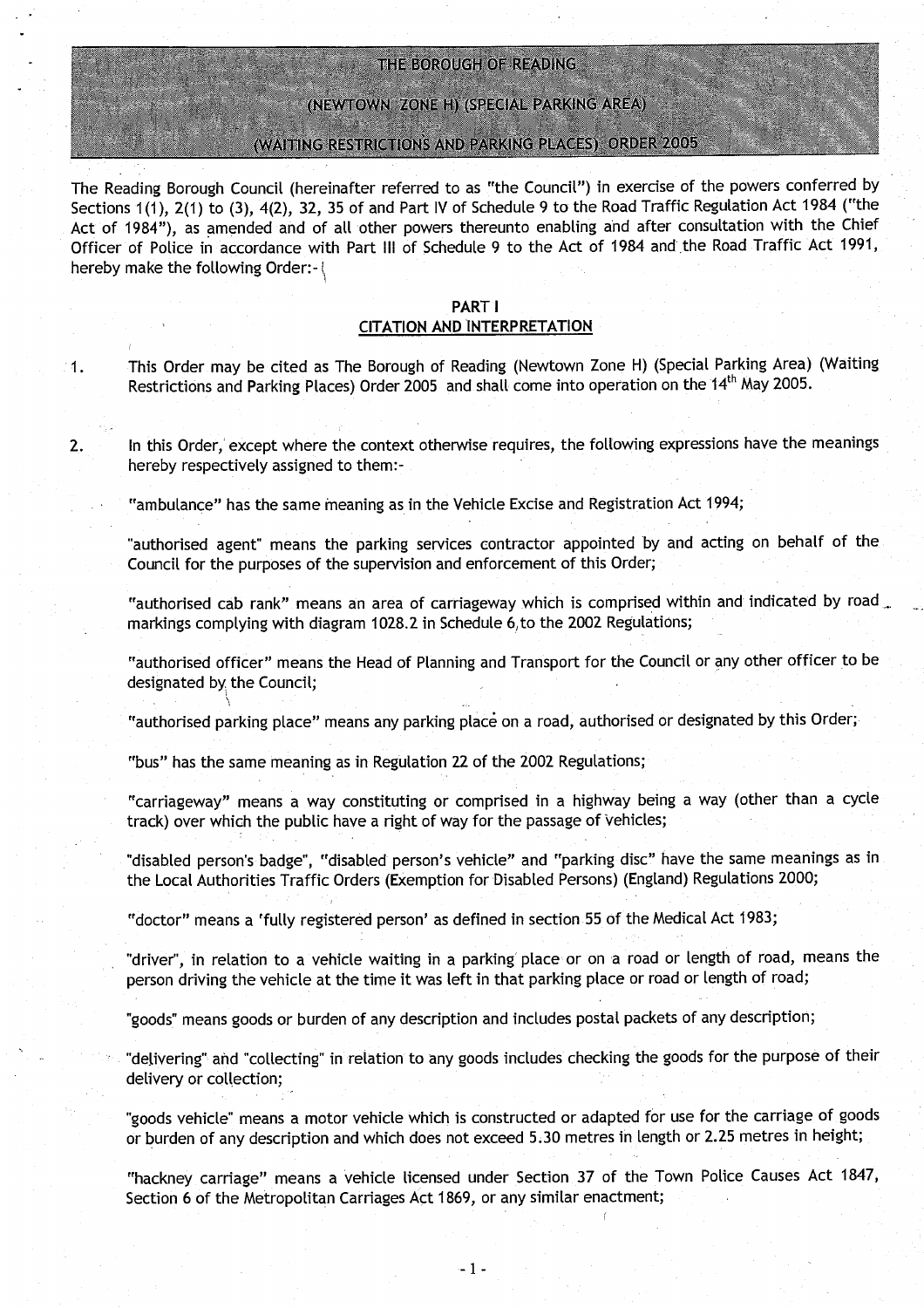"immobilisation device" has the same meaning as in Section 104(9) of the Road Traffic Regulation Act 1984;

"loading" means the loading or unloading of goods to or-from a vehicle;

"motorcycle" and "invalid carriage" have the same meanings as in Section 136 of the Road Traffic Act of 1984;

"Owner", in relation to a vehicle means a resident who is named in the vehicle registration document as the registered keeper of a goods or passenger vehicle or who has the use of such a vehicle in the course of his employment and whp is entitled to use such a vehicle as though he were the registered keeper thereof;

"parking attendant" means a person authorised by or on behalf of the Council to supervise any parking **area;**

"parking place" means a road or length of road.which is provided for the leaving of vehicles;

"passenger vehicle" means a motor vehicle (other than a motor cycle or invalid carriage) not exceeding 5.30 metres in length and 2.25 metres in height and constructed or adapted for the carriage of passengers and their effects;

"penalty charge" and "reduced penalty charge" means a charge set by the Council under the provisions of section 66 of the Road Traffic Act 1991 and with the approval of the Secretary of State for Transport which is to be paid to the Council within 28 days beginning with the date of the notice, or 14 days in the case of a reduced penalty charge, following the issue of a penalty charge notice;

"penalty charge notice" means a notice issued or served by a parking attendant pursuant to the provisions of section 66 of the Road Traffic Act 1991;

"permit" means a permit issued under the provisions of Articles 22, 25,26 and 27;

"permit holder" means a person to whom a permit has been issued under the provisions of Article 22 or 23;

"permitted hours" means the hours shown at the commencement of a Schedule ;

"relevant position" in respect of: -

- **(a) a disabled** person's **badge or a parking permit, means**
	- (i) in the case of a vehicle fitted with a front windscreen, that the badge or permit is exhibited thereon with the front facing forward on the nearside of and immediately behind the windscreen; or
	- (ii) the case of a vehicle not fitted with a front windscreen, that the badge or permit **is exhibited on the front or nearside of the vehicle ;**
- (b) a disabled person's parking disc, means that the side showing the time is facing forward or outward and immediately behind the windscreen or side window nearest to the kerb;

**"resident**" **means a person whose usual place of abode is at premises the postal address of which is in a** road or part of a road specified in Schedule 499;

"specified position" a vehicle left in a parking place during the permitted hours in accordance with the **foregoing provisions of this Order shall cause it so to stand :-**

- (a) in the case of the parking place in relation to which special provisions as to the manner of standing of a vehicle in that place are specified in an item specified in a Schedule as to be in accordance with those provisions;
- $(b)$  in the case of any other parking place -
	- (i) if the parking place is not in a one-way street, that the left or near-side of the vehicle is adjacent to the left-hand edge of the carriageway;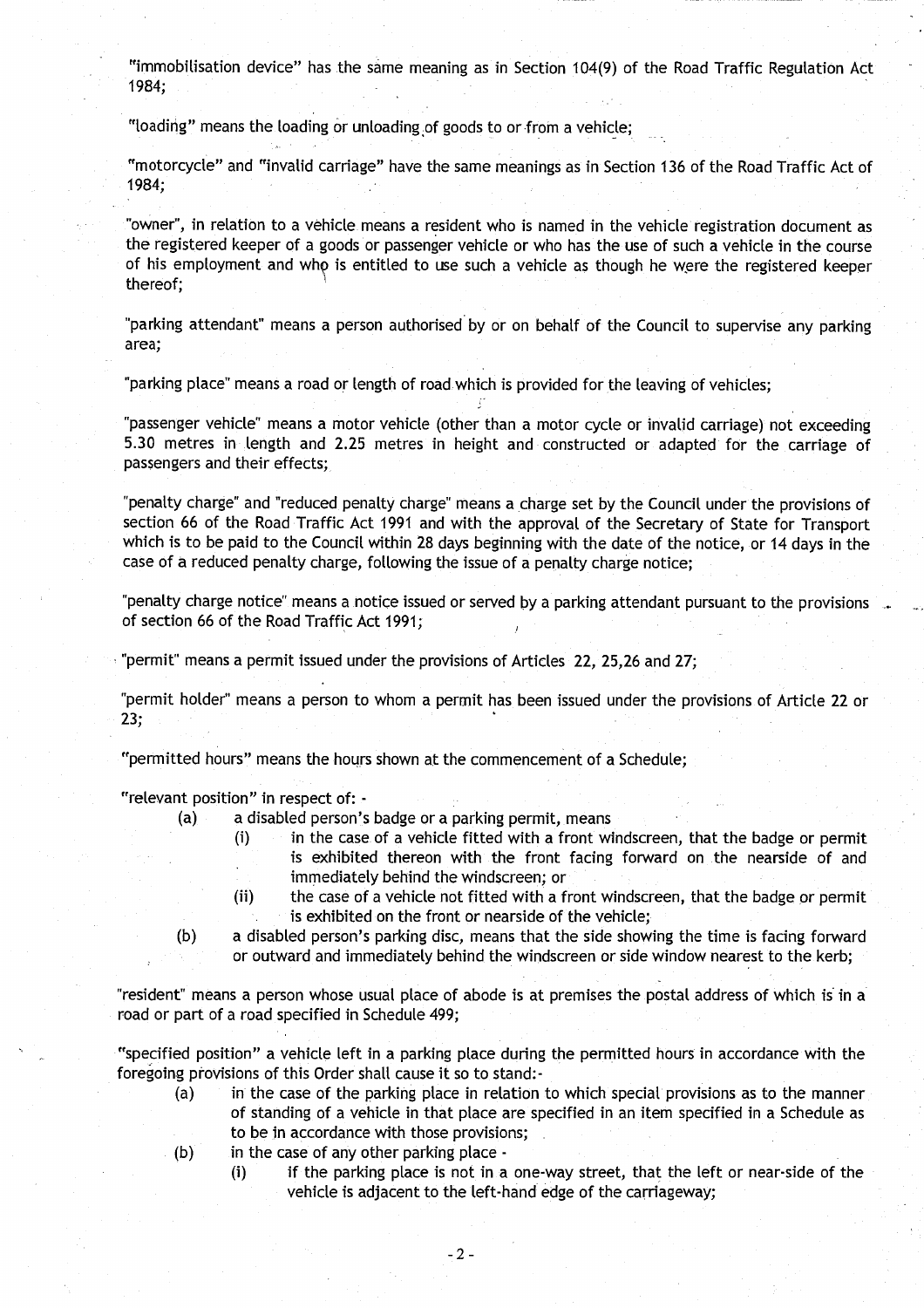- (ii) that the distance between the edge of the carriageway and the nearest wheel of the vehicle is not more than 300 millimetres;
- (c) so that every part of a vehicle is within the limits of a parking place ;
- (d) that no part of the vehicle obstructs any vehicular means of ingress to or egress from any premises adjacent to the side of the road on which the vehicle is waiting.

"specified hours" means the hours shown at the commencement of a Schedule containing parking or unloading places;

"telecommunication system" has the same meaning as in the Telecommunications Act 1984;

"The 2002 Regulations" means the Traffic Signs Regulations and General Directions 2002;

"traffic sign" means a sign of any size, colour and type prescribed or authorised under, or having the effect as though prescribed or authorised under Section 64 of the Act of 1984 .

<sup>3</sup> . The prohibitions imposed by this Order shall be in addition to and not in derogation of any, restriction, 'prohibition or requirement imposed by any Regulations or Orders made or having effect as if made under the Act of 1984, or by or under any other enactment.

- 4. Save where the contrary is indicated, any reference in this Order to:-
	- (a) a numbered Article or Schedule is a reference to the Article or Schedule bearing that number in this Order;
	- (b) this Order or another Order shall be construed as such a reference to this Order or, as the case may be, such other Order, as the same may have been or may from time to time be amended, varied or supplemented;
	- (c) a Statute or Regulation shall be construed as reference to such Statute or Regulations as the same may have been, or may from time to time be amended or re-enacted .
	- (d) The requirements of any Article making reference to a numbered Schedule to this Order shall only have effect when a Schedule similarly numbered is appended to this Order .

#### **PART II**

### WAITING AND LOADING OF VEHICLES

5. Save as provided in Articles 6 and 7 no person shall, except upon the direction or with the permission of a Police Constable in uniform, Traffic Warden or a Parking Attendant, cause or permit any vehicle during each separately dated day, to:-

- (a) wait or load at any time on Mondays to Sundays inclusive in the lengths of roads specified in Schedule 1;
- (b) wait at any time on Mondays to Sundays inclusive or load between 7.30 a.m. and 9.30 a.m . and between 4.00 p.m. and 6.00 p.m. on Mondays to Sundays inclusive in the lengths of roads specified in Schedule 2;
- (c) wait between 7.00 a.m. and 6.00 p.m. on Mondays to Saturdays inclusive or load between 7.30 a.m. and 9.30 a.m. and between 4.00 p.m. and 6.00 p.m. on Mondays to Saturdays inclusive in the lengths of roads specified in Schedule 3;
- (d) wait at any time on Mondays to Sundays inclusive in the lengths of roads specified in Schedule 4;
- (e) wait between 8.00 a.m. and 6.30 p.m. on Mondays to Fridays inclusive in the lengths of roads specified in Schedule 5 for a longer period than 2 hours or, if a period of less than 2 hours has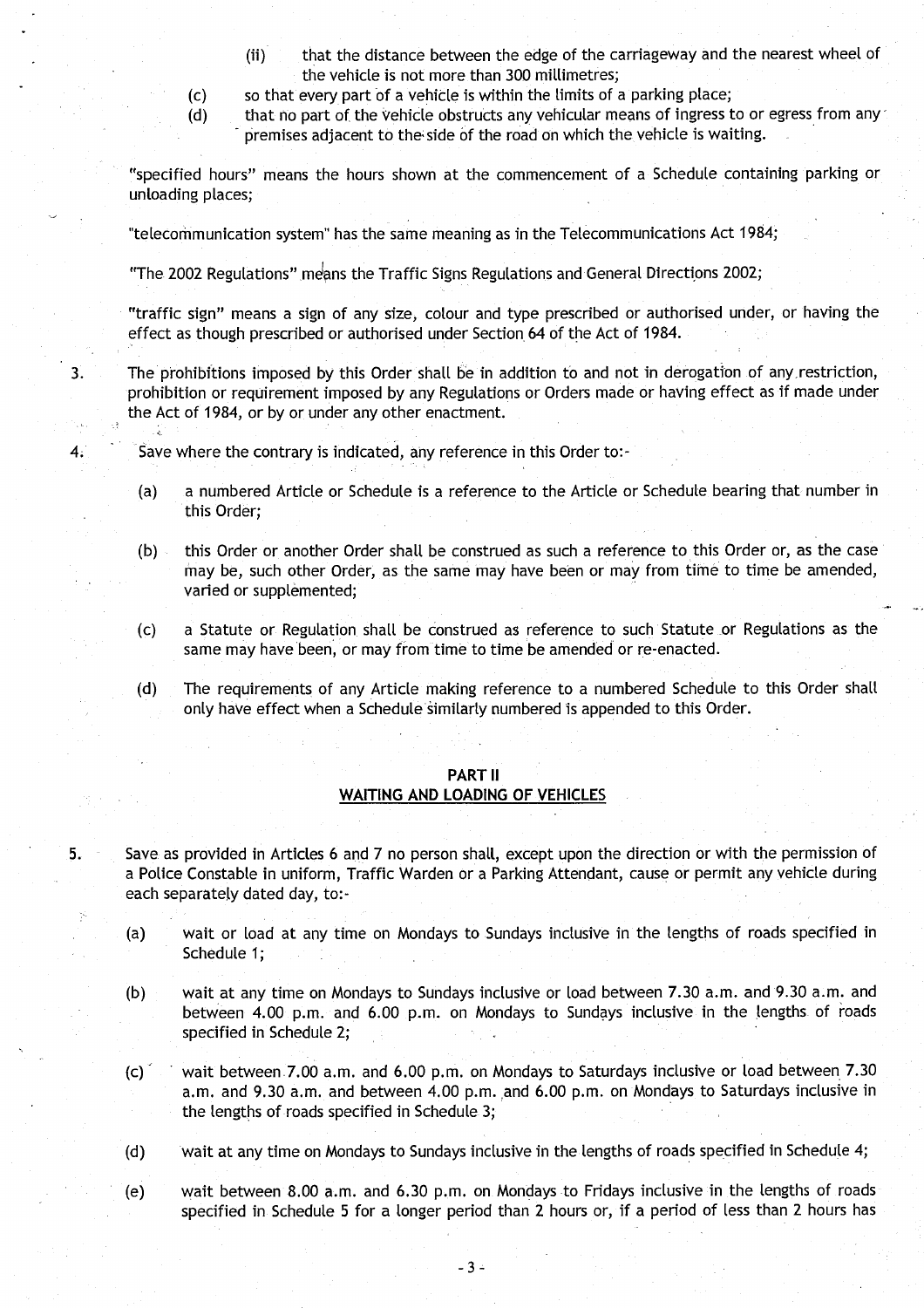elapsed since the previous period of waiting by the same vehicle in the same length of road;

- (f) wait between 8.00 a.m . and 6 .30 p.m . on Mondays to Fridays inclusive in the lengths of roads specified in Schedule 6 for a longer period than 1 hour or, if a period of less than 1 hour has elapsed since the previous period of waiting by the same vehicle in the same length of road;
- (g) wait at any time on Mondays to Sundays inclusive in the lengths of roads specified in Schedule 9, except for Police Vehicles;
- (h) wait at any time on Mondays to Sundays inclusive in the lengths of roads specified in Schedule 12, except for Motor Cycles;
- (i) wait between 7.00  $a.m.$  and 6.00 p.m. on Mondays to Saturdays inclusive in the lengths of roads specified in Schedule 13:
- (j) wait at any time on Mondays to Sundays inclusive or load between 8.15 a.m . and 9 .15 a.m. and between 4.00 p.m. and 6 .15 p.m. on Mondays to Sundays inclusive in the lengths of roads specified in Schedule 14:
- (k) wait between 8.00 a.m . and 6.30 p.m. on Mondays to Fridays inclusive in the lengths of roads specified in Schedule 15 for a longer period than 30 minutes or, if a period of less than 1 hour has elapsed since the previous period of waiting by the same vehicle in the same length of road;
- (l) wait at any time on Mondays to Sundays inclusive or load between 7 .00 a.m. and 6.00 p.m . on Mondays to Saturdays inclusive in the lengths of roads specified in Schedule 16;
- (m) wait at any time on Mondays to Saturdays inclusive or load between 8 .15 a.m. and 9 .15 a.m. and between 4.00 p.m. and 6,15 p.m. on Mondays to Saturdays inclusive in the lengths of roads specified in Schedule 17;
- (n) wait between 8 .00 a .m. and 6.30 p.m. on Mondays to Fridays inclusive in the lengths of roads specified in Schedule 18;
- (o) wait between 8.00 a.m. and 8.00 p.m. on Mondays to Saturdays inclusive in the lengths of streets specified in Schedule 20, for a longer period than 2 hours or, if a period of less than 2 hours has elapsed since the previous period of waiting by the same vehicle in the same length of road, except for vehicles displaying a valid permit;
- (p) wait between 8 .00 a .m . and 6.30 p.m . on Mondays to Fridays inclusive in the lengths of roads specified in Schedule 21, except for Ambulances;
- (q) wait between 8.00 a.m. and 6.30 p.m. on Mondays to Saturdays inclusive in the lengths of roads specified in Schedule 23;
- (r) wait between 8.00 a.m . and 6 .30 p.m . on Mondays to Saturdays inclusive in the lengths of roads specified in Schedule 24 for a longer period than 30 minutes or, if a period of less than 30 minutes has elapsed since the previous period of waiting by the same vehicle in the same length of road;
- (s) wait between 8.00 a.m. and 6.30 p.m. on Mondays to Saturdays inclusive in the lengths of roads specified in Schedule 25 for a longer period than 2 hours or, if a period of less than 2 hours has elapsed since the previous period of waiting by the same vehicle in the same length of road;
- (t) wait between 8.00 a.m. and 6.30 p.m. on Mondays to Saturdays inclusive in the lengths of roads specified in Schedule 26 for a longer period than 30 minutes or, if a period of less than 1 hour has elapsed since the previous period of waiting by the same vehicle in the same length of road, except for vehicles displaying a valid parking permit;
- $(u)$  wait between 8.00 a.m. and 6.30 p.m. on Mondays to Saturdays inclusive in the lengths of roads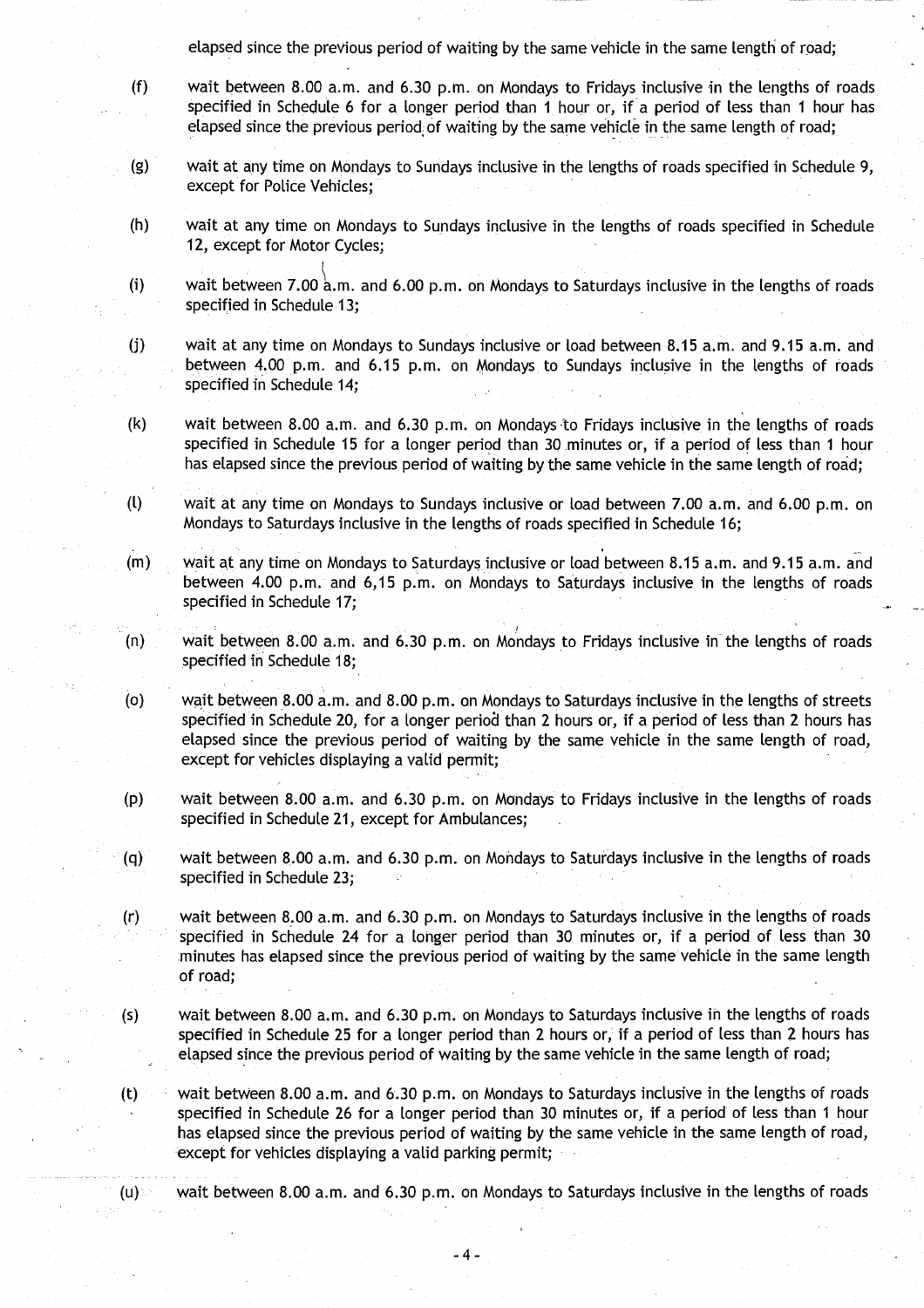**specified in Schedule 27 for a longer period than 30 minutes or, if a period of less than 1 hour** has elapsed since the previous period of waiting by the same vehicle in the same length of road;

- **(v) wait at any time,on Mondays to Sundays inclusive or load between 8 .15 a .m** . **and 9**. **15 a.m . and between 4**. **00 p.m. and 6**. **15 p.m . on Mondays to Saturdays inclusive in the lengths of roads specified in Schedule 28;**
- **(w) wait at any time on Mondays to Sundays inclusive or load between 8 .15 a .m** . **and 9 .15 a .m . and** between 4.00 p.m. and 6.00 p.m. on Mondays to Sundays inclusive in the lengths of roads **specified in Schedule 29;**
- (x) wait at any time on Mondays to Saturdays inclusive in the lengths of roads specified in Schedule **31 for a longer period than 20 minutes or, if a period of less than 1 hour has elapsed since the previous period of waiting by the same vehicle in the same length of road;**
- **(y) wait .between 8.00 a.m . and 6.30 p.m**. **on Mondays to Saturdays inclusive in the lengths of roads specified in Schedule 32 for a longer period than 10 minutes or, if a period of less than 10 minutes has elapsed since the previous period of waiting by the same vehicle in the same length of road;**
- **(z) wait at any time on Mondays to Sundays inclusive or load between 8 .00 a.m . and 9.30 a.m. and between 2.30 p**.**m. and 6.30 p.m . on Mondays to Sundays inclusive in the lengths of roads specified in Schedule 33;**
- **(aa) wait between 8 .00 a**. **<sup>m</sup> . and 6.30 p**. **m. on Mondays to Saturdays inclusive or load between 8 .00 a.m. and 9 .30 a .m . and between 2**.**30 p .m . and 6.30 p .m: on Mondays to Saturdays inclusive in the lengths of roads specified in Schedule 34 ;**
- **(bb) wait at any time on Mondays to Sundays inclusive or load between 8 .15 a .m** . **and 9** . **15 a .m . and between 4**. **15 p.m . and 6 .15 p.m**. **on Mondays to Sundays inclusive in\_ the lengths of roads specified in Schedule 35;**
- **(cc) wait at any time on Mondays to Sundays inclusive or load between 7 .30 a .m . and 9 .30 a .m . and between 4**. **00 p .m . and 6 .00 p.m. on Mondays to Sundays inclusive in the lengths of roads specified in Schedule 36;**
- **(dd) wait between 7 .00 a.m. and 3 .00 p**.**<sup>m</sup> . on Mondays to Fridays inclusive in the lengths of roads specified in Schedule 37 ;**
- **(ee) wait between 6.00 p**. **m. and 10** . **00 p.m . on Tuesdays and Wednesdays and between 1 .00 p.m . and 6**.**00 p .m . on Saturdays in the lengths of roads specified in Schedule 38 ;**
- (ff) wait **between 8.00 a**. **<sup>m</sup> . and 6.30 p.m . on Mondays to Saturdays inclusive in the lengths of roads specified in Schedule 40 for a longer period than 1 hour or, if a period of less than 2 hours has elapsed since the previous period of waiting by the same vehicle in the same length of road ;**
- **(gg) load between 8.15 a.m. and 9** . **15 a.m. and between 4.00** p.m . **and 6** . **00 p.m . on Mondays to Sundays inclusive in the lengths of roads specified in Schedule 42 ;**
- **(hh) wait at any time on Mondays to Sundays or load between 8 .15 a.m . and 9 .15 a .m** . **and between 3.30 p.m . and 6.15 p.m. on Mondays to Sundays inclusive in the lengths of roads specified in Schedule 43 ;**
- **(ii) wait or load between 8** . **15 a.m . and 8.00 p.m**. **on Mondays to Saturdays inclusive in the lengths of roads specified in Schedule 44;**

**(jj) wait at any time on Mondays to Sundays inclusive or load between 8 .15 a.m** . **and 1 .00 p.m. and between 4**.**00 p.m. and 6**. **15 p.m . on Mondays to Sundays inclusive in the lengths of roads specified in Schedule 46;**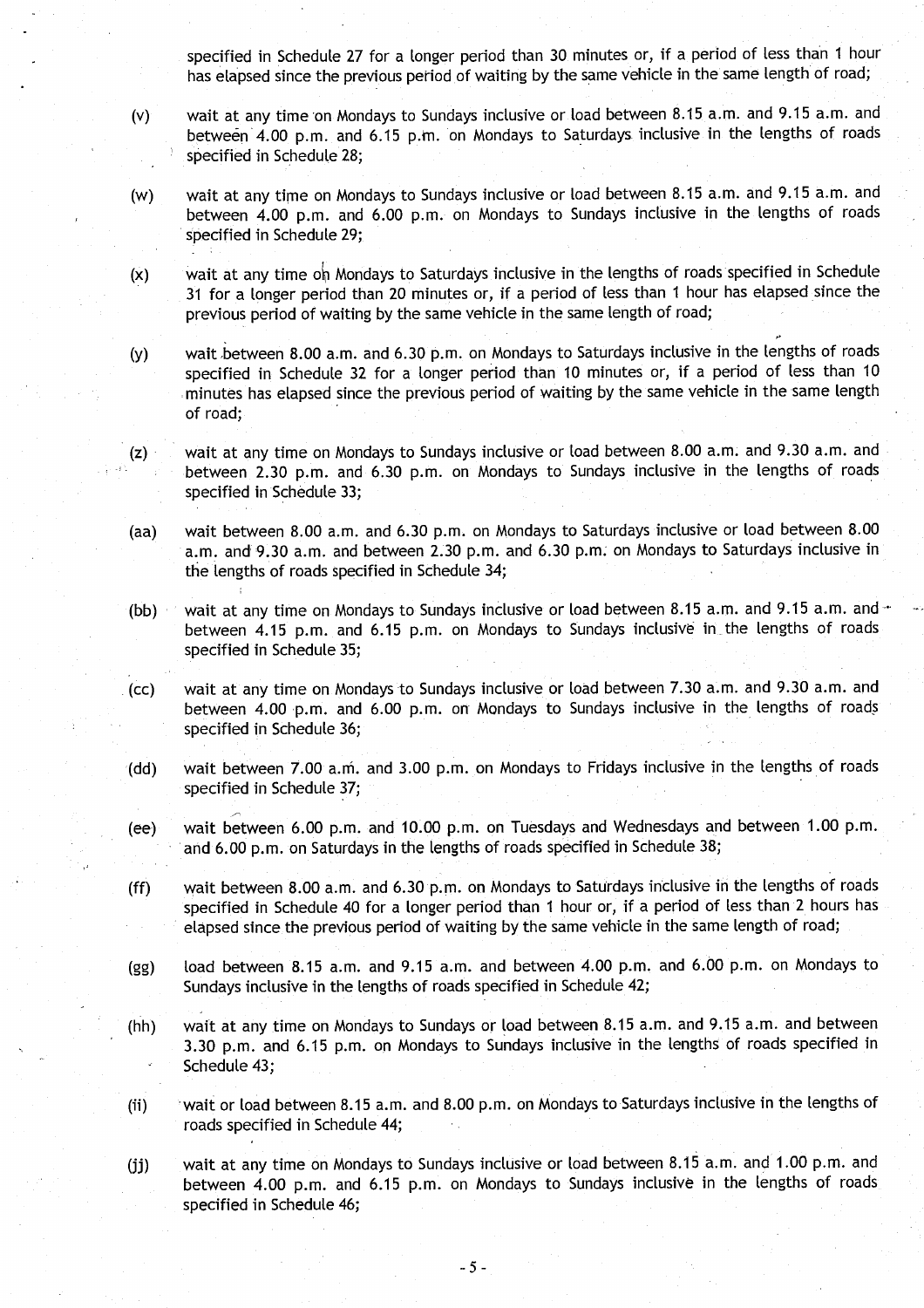- (kk) wait at any time on Mondays to Sundays inclusive or load between 8.15 a.m. and 9.15 a.m. and between 1.00 p.m. and 6.15 p.m. on Mondays to Sundays inclusive in the lengths of roads specified in Schedule 47;
- (ll) wait at any time on Mondays to Sundays inclusive or load between 8 .15 a.m. and 9.15 a .m. and between 4.15 p.m. and 6.15 p.m. on Mondays to Saturdays inclusive in the lengths of roads specified in Schedule 48;
- (nn) wait between 8.00 a.m. and 6.30 p.m. on Mondays to Saturdays inclusive in the lengths of roads specified in Schedule 50 for a longer period than 1 hour or, if a period of less than 1 hour has elapsed since the previous period of waiting by the same vehicle in the same length of road;
- (oo) wait at any time on Mondays to Sundays inclusive or load at any time on Mondays to Saturdays inclusive in the lengths of roads specified in Schedule 51;
- (pp) wait or load at any time on a Sunday in the lengths of roads specified in Schedule 52 ;
- (qq) wait or load at any time on Mondays to Saturdays inclusive in the lengths of roads specified in Schedule 53;
- (rr) wait between 8.00 a. m . and 11 .30 a. m. on, Mondays to Saturdays and wait for a longer period than 30 minutes or, if a period of less than 30 minutes has elapsed since the previous period of waiting by the same vehicle in the same length of road between 11 .30 a.m. and 6.30 p.m. on Mondays to Saturdays inclusive, in the lengths of roads specified in Schedule 54 ;
- (tt) wait at any time on Mondays to Sundays inclusive or load between 8.00 a.m. and 6.30 p.m. on Mondays to Saturdays inclusive in the lengths of roads specified in Schedule 57;
- (uu) wait between 8 .00 a.m. and 6.30 p.m. on Mondays to Saturdays inclusive on odd dates in the lengths of roads specified in Schedule 58;
- (vv) wait between 8 .00 a.m . and 6.30 p.m . on Mondays to Saturdays inclusive on even dates in the lengths of roads specified in Schedule 59;
- (ww) wait between 8.00 a.m. and 6.30 p.m. on Mondays to Saturdays inclusive in the lengths of roads specified in Schedule 60 for a longer period than 10 minutes or, if a period of less than 20 minutes has elapsed since the previous period of waiting by the same vehicle in the same length of road;
- $(xx)$  wait between 8.00 a.m. and 6.30 p.m. on Mondays to Saturdays inclusive in the lengths of roads. specified in Schedule 61 for a longer period than 2 hours or, if a period of less than 2 hours has elapsed since the previous period of waiting by the same vehicle in the same length of road except for vehicles displaying a valid parking permit;
- (yy) wait at any time on Mondays to Sundays inclusive or load between 7.15 a.m. and 9.45 a.m. and between 4.00 p.m. and 6.15 p.m. on Mondays to Sundays inclusive in the lengths of roads specified in Schedule 62;
- (zz) wait between 8.00 a.m. and 6 .30 p.m . on Mondays to Saturdays inclusive or load between 8.00 <sup>a</sup> .m . and 9.45 a.m . and between 4.00 p.m . and 6 .15 p .m . on Mondays to Saturdays inclusive in the lengths of roads specified in Schedule 63;
- .6. Nothing in Article 5 shall apply to any vehicle waiting in the lengths of roads referred to therein for so long as it may be necessary to enable:-
	- (a) a person to board or alight from the vehicle;
	- (b) the vehicle, if it cannot conveniently be used for such purpose in any other road, to be used in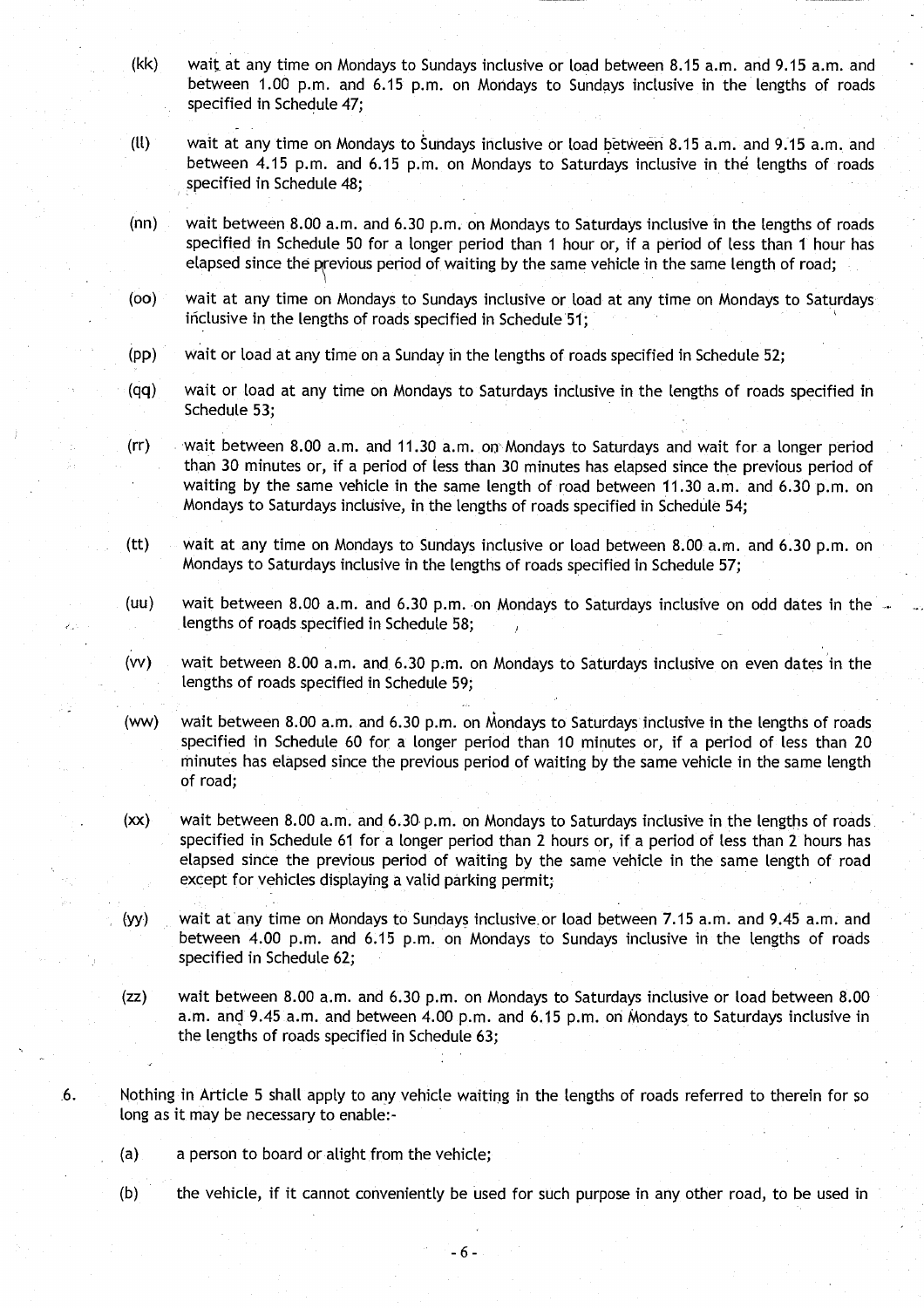**connection with any of the following operations, namely:-**

- **(i) building**, **industrial or demolition operations ;**
- **(ii) the removal of any obstruction to traffic ;**
- **(iii) the maintenance**, **improvement or reconstruction of the said lengths of roads;**
- **(iv) the laying, erection**, **alteration or repair in or in land adjacent to the said lengths of roads of any sewer or**- **of any main, pipe or apparatus for the supply of gas**, **water or** electricity or of any telecommunications system; the laying,<br>roads of an<br>electricity<br>the service
- (v) the service of a Local Authority or a Water Authority in pursuance of statutory powers or **duties;**
- **(c) the vehicle to be used for the purpose of delivering or collecting postal packages as defined in Section 87 of the Post Office Act 1953 ;**
- **(d) the vehicle to take in petrol** , **oil, water or air from any garage situated on or adjacent to the said lengths of roads;**
- **(e) the vehicle to wait at or near to any premises situated on or adjacent to the said lengths of roads** for so long as such waiting by that vehicle is reasonably necessary in connection with any wedding **or funeral;**
- ( **f) the vehicle being used for fire b**ri**gade**, **ambulance or police purposes .**
- **7. (1) Nothing in Article 5 shall apply :**
	- **(a) to any vehicle waiting for so long as** may **be necessa**ry **for the purpose of enabling goods to be** loaded on or unloaded from the vehicle;
	- **(b) to a Disabled Person's Vehicle, displaying a Disabled Person** '**s Badge in the relevant position, for a period not exceeding 3 hours** (**not being a period separated by an interval of less than** I **hour from a previous period of waiting by the same vehicle in the same length of road on the same day**), **provided that the Disabled Person's Vehicle also displays in** the **relevant position, a Parking Disc (on which the driver or other person in .charge of the vehicle has marked the time at which the period of waiting began) excepting those lengths of roads specified in the Schedules referred to in paragraph** (**c) of this Article ;**
	- **(c) to a Disabled Person's Vehicle** , **displaying a Disabled Person** ' **s Badge in the relevant position, waiting on the lengths of roads specified in Schedules** 5, 6, **15, 20, 24, 25, 26, 27**, **32, 40, 49, 50, 58, 59 60 and 61 du**ri**ng the specified limited waiting hours ;**

**provided that such exemptions do not apply during the hours when loading restrictions are imposed by that Article.**

- **(2), Nothing in Article 5 shall apply to any vehicle :**
	- (a) waiting upon an authorised parking place; or
	- **(b) being a Hackney Carriage, waiting upon an authorised cab rank ; or**
	- **(c) waiting for so long as may be necessa** ry **to enable the vehicle to be used in the provision of a local service within the meaning of the Transport Act 1985 .**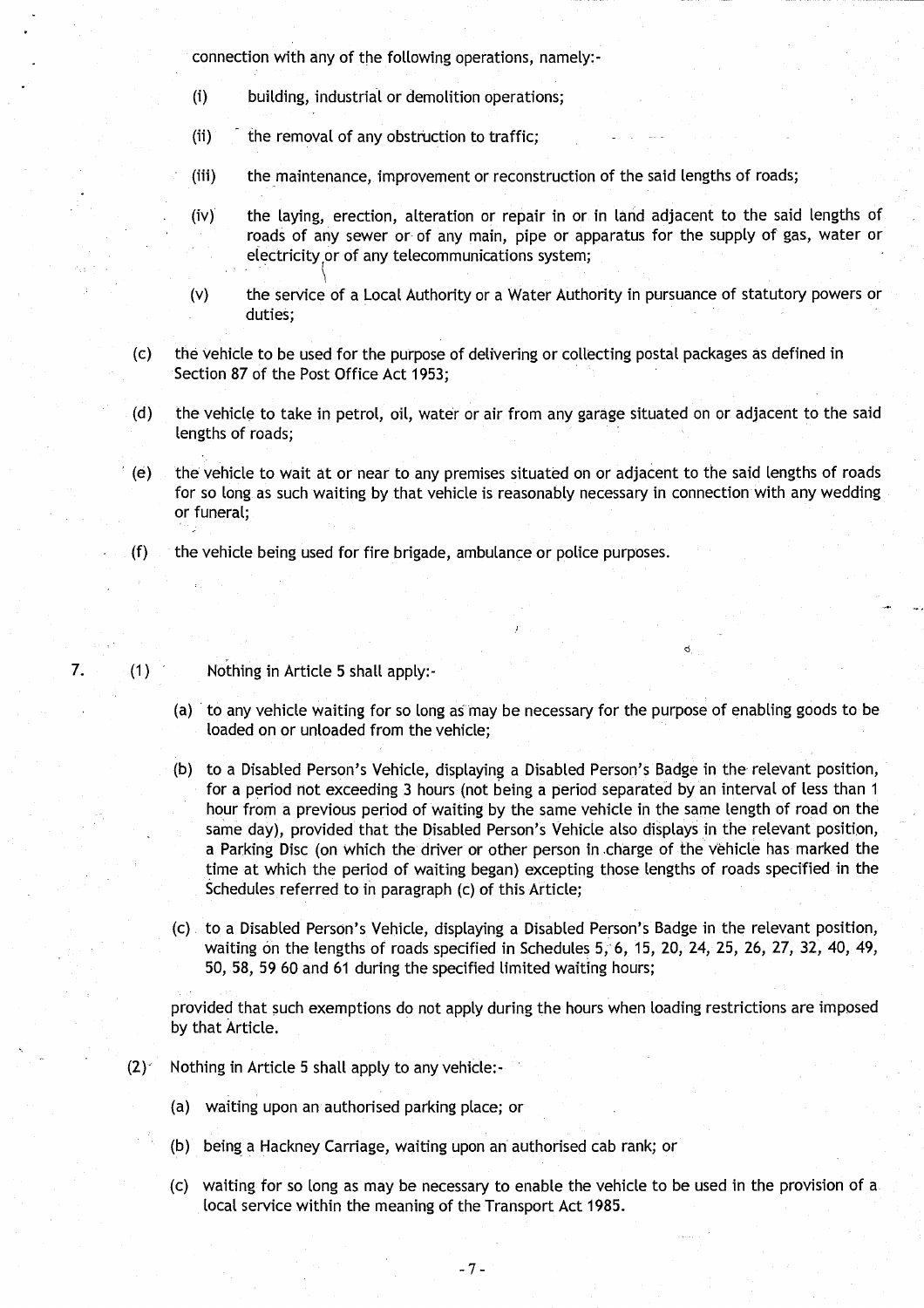- **<sup>8</sup> . No person shall, except upon the direction or with the permission of a Police Constable in uniform,** Traffic Warden or a Parking Attendant, cause or permit any vehicle other than:-
	- (a) a goods vehicle to wait for the purpose of loading in a loading bay specified in Schedule 7. **between 7**.**00 a .m** . **and 6.00 p**. **m.'on Mondays to Saturdays inclusive;**
	- **(b) a disabled person's vehicle, displaying a Disabled Person**' **s Badge in the relevant position, to wait** in a disabled parking place specified in Schedule 8 at any time, for a period not exceeding 4 **hours** (**not being a period separated by an interval of less than 2 hour from a previous period of waiting**" **by the same vehicle in the same length of road on the same day), provided that the Disabled Person** '**s Vehicle also displays in the relevant position**, **a Parking Disc (on which the driver or other person in charge of the vehicle has marked the time at which the period of waiting began);**
	- **(c) a Hackney Carriage to stop or wait, at any time on Mondays to Sundays inclusive, in the lengths of roads specified in Schedule 10 ;**
	- **(d) a Hackney Carriage to stop or wait, between 11 .00 p..m . and 6.30 a** . **m. on Mondays to Sundays inclusive, in the lengths of roads specified in Schedule 11 ;**
	- **(e) a goods vehicle to wait at any time for the purpose of loading in a loading bay specified in Schedule 19.**
- **9. No person shall, except upon the direction or with the permission of a Police Constable in uniform, Traffic Warden or a Parking Attendant, cause or permit any vehicle :-**
	- **(a) to stop between 8.00 a.m. and 5 .00 p.m. on Mondays to Fridays on a School**-**Keep-Clear marking specified in Schedule 22;**
	- **(b) to wait, at any time on Mondays to Sundays inclusive in the lengths of roads specified in Schedule 107 other than vehicles displaying in the relevant position a valid Disabled Persons Badge;**
	- **(c) other than**..**a bus to wait at any time on Mondays to Sundays inclusive, in a bus stop clearway as specified in Schedule 305 ;**
	- **(d) other than a bus to stop or wait, between 7 a .m. and 7 p.m. on Mondays to Sundays inclusive, in a bus** stop **clearway as specified in Schedule 400 ;**
	- **(e) other than a bus to wait at any time on Mondays to Sundays inclusive, in** a **bus stand as specified in Schedule 402;**
	- **(f) other than a bus to wait between 7** .**30 a.m . and 8.45**. **a.m. on Mondays to Sundays inclusive, in a bus stand as specified in Schedule 403 .**
- **10. Nothing in Article 9 shall apply to any vehicle waiting in the lengths of road referred to therein for so long as may be necessary to enable :** 
	- **(a) the vehicle**, **if it cannot conveniently be used for such purpose in any other road, to be used in connection with the removal of any obstruction to traffic ;**
	- **(b) the vehicle being used for fire brigade** , **ambulance or police purposes;**
	- **(c) the maintenance** , **improvement or reconstruction of the said lengths of roads ;**
	- **(d) the laying, erection**, **alteration or repair in or in land adjacent to the said lengths of roads of any sewer or of any main**, **pipe or apparatus for the supply of gas, water or electricity or of any telecommunications system;**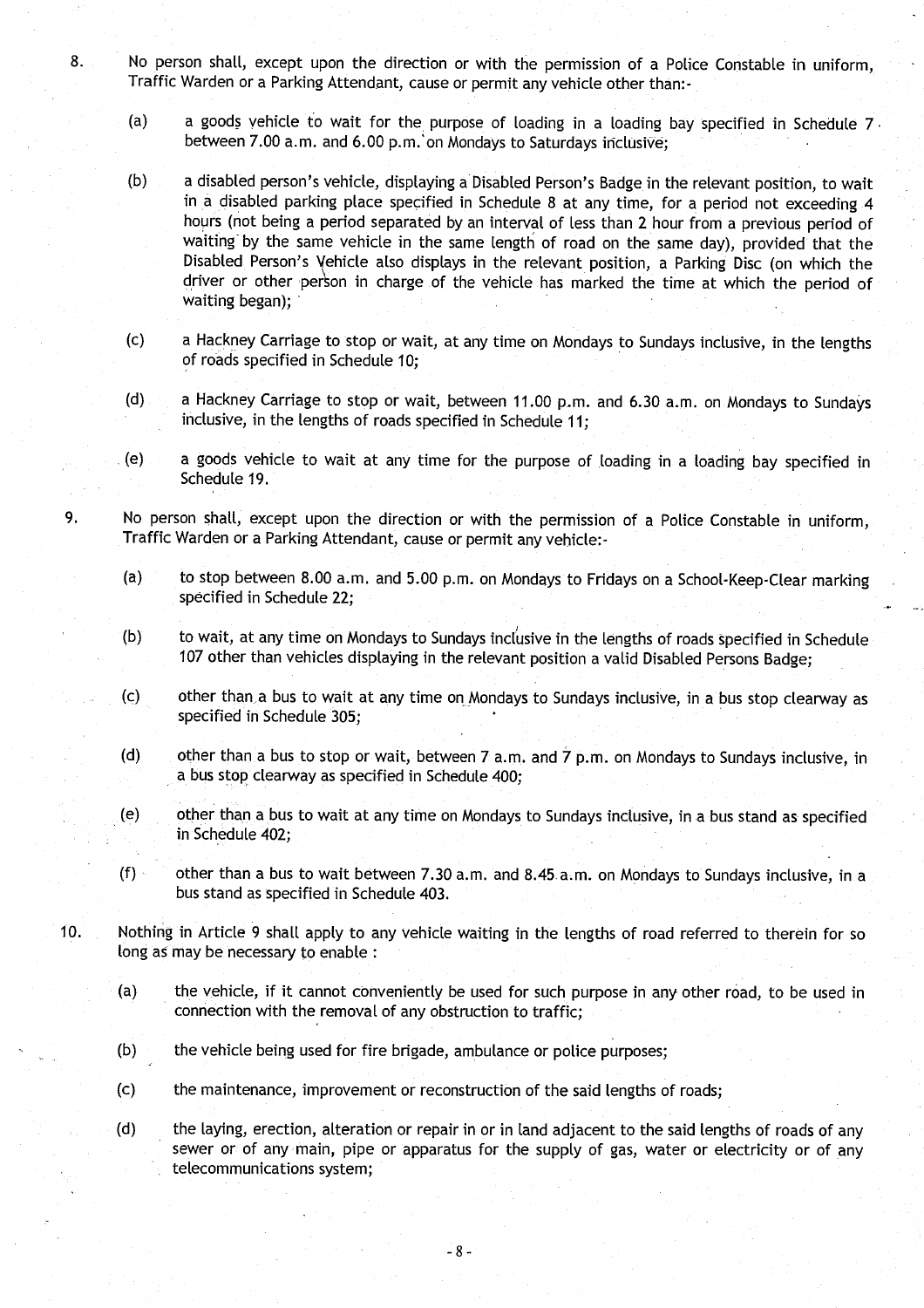- (e) is required by law to stop ;
- $(f)$  is obliged to do so in order to avoid an accident
- 11 \_ Save as provided in Article 12, no person shall, except upon the direction or with the permission of a Police Constable in uniform, Traffic Warden or a Parking Attendant, cause or permit any vehicle to:-
	- (a) wait between 7.45 a.m. and 9.15 a.m. and between 4.30 p.m. and  $6.30$  p.m. on Mondays to Saturdays inclusive in the lengths of roads specified in Schedule 300;
	- (b) wait between 7.45 a.m. and 9.15 a.m. and between 4.30 p.m. and 6.30 p.m. on Mondays to Fridays inclusive in the lengths of roads specified in Schedule 301;
	- (c) wait at. any time on Mondays to Sundays inclusive in the lengths of roads specified in Schedule 303;
	- (d) wait between 7.30 a.m. to 9.30 a.m. and between 3.30 p.m. and 6.30 p.m. on Mondays to Saturdays inclusive in the lengths of roads specified in Schedule 304 .
	-

12. (1) Nothing in Article 11 shall apply to any vehicle waiting in the lengths of roads referred to therein for so long as it may be necessary to enable:

- a) the vehicle, if it cannot conveniently be used for such purpose in any other road, to be used in connection with the removal of any obstruction to traffic;
- b) the vehicle to be used for the purpose of delivering or collecting postal packages as defined in Section 87 of the Post Office Act 1953;
- c) the vehicle being used for fire brigade, ambulance or police purposes;
- d) the maintenance, improvement or reconstruction of the said lengths of roads;
- e) the laying, erection, alteration or repair in or in land adjacent to the said lengths of roads of any sewer or of any main, pipe or apparatus for the supply of gas, water or electricity or of any telecommunications system;
- f) the vehicle, if it cannot conveniently be used in any other road, to be used in connection with any building operation or demolition.
- (2) Nothing in Article 11 shall apply to any vehicle waiting in any of roads or lengths of roads referred to therein when the person in control of the vehicle:-
	- (a) is required by law to stop;
	- (b) is obliged to do so in order to avoid an accident; or
	- (c) is prevented from proceeding by circumstances outside his control and it is not reasonably practicable for him to drive or move the vehicle to a place not on any main carriageway of a road specified in Schedules 300, 301, 302, 303 and 304 .

### PART III AUTHORISATION AND USE OF PARKING PLACES

13. (1) The lengths of roads specified in Schedule 49 are authorised to be used:

(a) as parking places for the parking as specified in the said Schedule, of. a vehicle displaying in the relevant position a valid Residents Parking Permit issued by the Council AND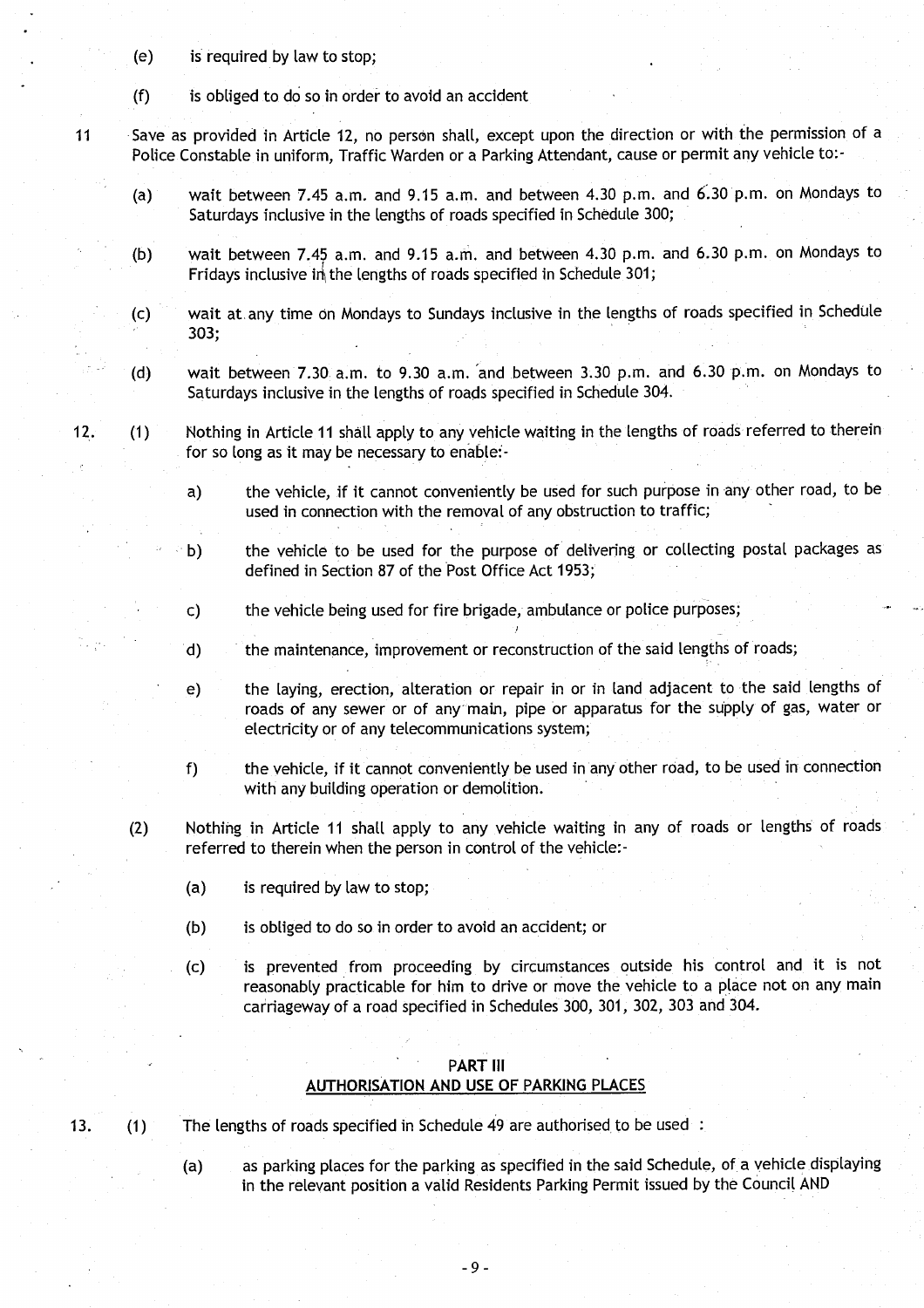- (b). for vehicles to wait between 9.00 a.m. and 5 .30 p.m . on Mondays to Fridays inclusive for a period of 2 hours excepting if a period of less than 2 hours has elapsed since the previous period of waiting by the same vehicle in the same length of road .
- $(2)$  The lengths of roads specified in Schedule 55 are authorised to be used:
	- (a) as parking places for the parking as specified in the said Schedule, of a vehicle displaying in the relevant position a valid Residents Parking Permit issued by the Council **AND**
	- (b) for vehicles to wait between 9 .00 a.m. and 5 .30 p.m . on Mondays to Sundays inclusive for a period of 2 hours excepting if a period of less than 2 hours has elapsed since the previous period of waiting by the same vehicle in the same length of road.
- (3) The lengths of roads specified in Schedules 61, 99, 100, 101, 104, 105 and 106, are authorised to be used as parking places for the parking during the permitted hours and in such positions as are specified in the- said Schedules, of a vehicle displaying in the relevant position a valid Residents Parking Permit issued by the Council.
- (4), : The lengths of roads specified in Schedules 105 and 108 are authorised to be used as parking places for the parking during the permitted hours and in such positions as are specified in the said Schedules, of a vehicle displaying in the relevant position a valid Business Parking Permit issued by the Council.
- (5) The lengths of roads specified in Schedule 102 are authorised to be used as parking places for the parking during the permitted hours and in such positions as are specified in the said Schedules, of a vehicle displaying in the relevant position a valid Doctors Parking Permit issued by the Council .
- (6) The lengths of roads specified in Schedules 109 and 111 are authorised to be used as parking places for the parking during the permitted hours and in such positions as are specified in the said Schedules, of a vehicle displaying in the relevant position a valid Parking Permit issued by the Council.
- (7) Nothing in paragraphs (1), (2), (3), (4), \_(5) and (6) of this Article shall restrict the power of the Council to close a parking place .
- 14. Where in the Schedules a parking place is described as available for vehicles of a specific class or in a specified position, the driver of a vehicle shall not permit it to wait in the parking place unless it:-
	- $(a)$ , is of the specified class; or as the case may be -
	- (b) is in the specified position;
	- (c) displays a valid parking permit issued by the Council .
- 15. A driver of a vehicle shall not use a parking place:
	- (a) so as to unreasonably prevent access to any premises adjoining the road, or the use of the road by any other person, or so as to be a nuisance;
	- (b) when a Police Constable in uniform, Traffic Warden or a parking attendant or a person authorised by the Council has closed the parking place.
- 16. The driver of a motor vehicle using a parking place shall stop the engine as soon as the vehicle is in position in the parking place and shall not start the engine except when about to change the position of the vehicle in, or to depart from, that parking place .
- 17. No person shall use a vehicle whilst it is in a parking place in connection with the sale of any article to persons in or near the parking place, or in connection with the selling or offering for hire of his skill or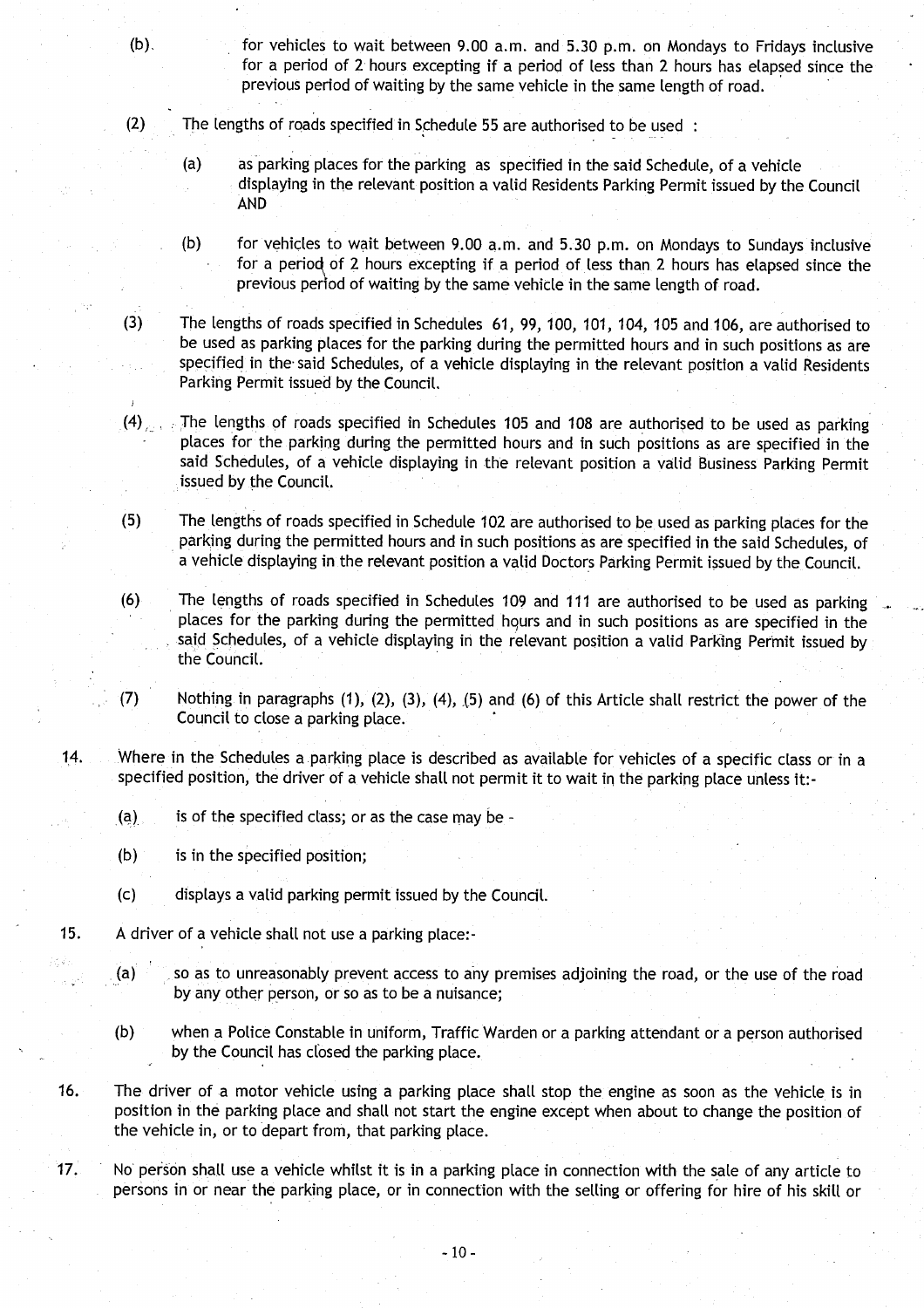**se**rv**ices.**

- 18. When a vehicle is left in a parking place in contravention of the provisions of Articles 14(b), a Police **Constable in uniform**, **Traffic Warden or a parking attendant or a person authorised by the Council to do** so may alter or cause to be altered the position of the vehicle so that its position shall comply with that **provision.**
- **19 . Any person altering the position of a vehicle by virtue of Article 18 may do so in such manner as he thinks necessa**ry**.**
- 20. A Police Constable in uniform, Traffic Warden or a parking attendant or a person authorised by the **Council to do so may** , **in ease of emergency** , **or in contravention of Article 15** , **remove or cause to be removed to any place he thinks fit any vehicle left in a parking place .**
- **21 Any person removing or causing to be removed a vehicle from a parking place in accordance** with Article **20 shall provide for the safe custody of the vehicle.**

### **PART IV PERMITS**

- **22.** (1) Any resident or doctor, who is the owner of a vehicle of the following class, that is to say a **passenger vehicle, a goods vehicle**, **a invalid carriage or a motorcycle may apply to the Council or an authorised agent for a permit for the parking of that vehicle in a parking place specified in paragraph** ( **5) of this Article and any such application shall be made on a form issued by and obtainable from the Council or authorised agent and shall include the particulars and information** required by such form to be supplied.
	- **(2) The Council or authorised agent may at any time require an applicant for a permit or a permit holder to produce to an officer of the** Council or **authorised agent such evidence in respect of an application for a permit as they may reasonably require to verify the particulars or information given to them or to verify that the permit is valid .**
	- (3) The **Council or authorised agent upon being satisfied that the applicant is:-**
		- **(a) a resident who is, the owner of a vehicle of the class specified in paragraph** ( **1) of this Article, shall issue to the applicant a Residents Parking Permit for the leaving during the permitted hours** in, a **parking place of the vehicle to which such permit relates, by the owner or by any person using such vehicle with the consent of the owner (other than a person to whom such vehicle has been let for hire and reward) ;**
		- **(b) a Doctor**, **who is the owner of a vehicle of the class specified in paragraph (1) of this Article, shall issue to the applicant I Doctors Parking Permit for the leaving at any time** in the Doctors Parking Place specified thereon such vehicles as they are satisfied are **used by fully registered persons who are liable to be called of necessity to emergencies** away from the surgery or consulting room shown on the application to the extent that **the need for special parking arrangements is justified and to whom no suitable alternative parking facility is available within a reasonable distance .**
	- **(4) A resident shall not be entitled to be in possession of more than one permit at any one occasion .**
	- **(5) (a) a Residents Parking Permit shall only be a valid for use in a parking place specified in Schedules 49, 55** ,**61, 99, 100, 101** , **104, 105, 106, 109 and 111 ;**
		- **(b) a Doctors Parking Permit shall only be valid for use in a parking place specified in Schedule 102 .**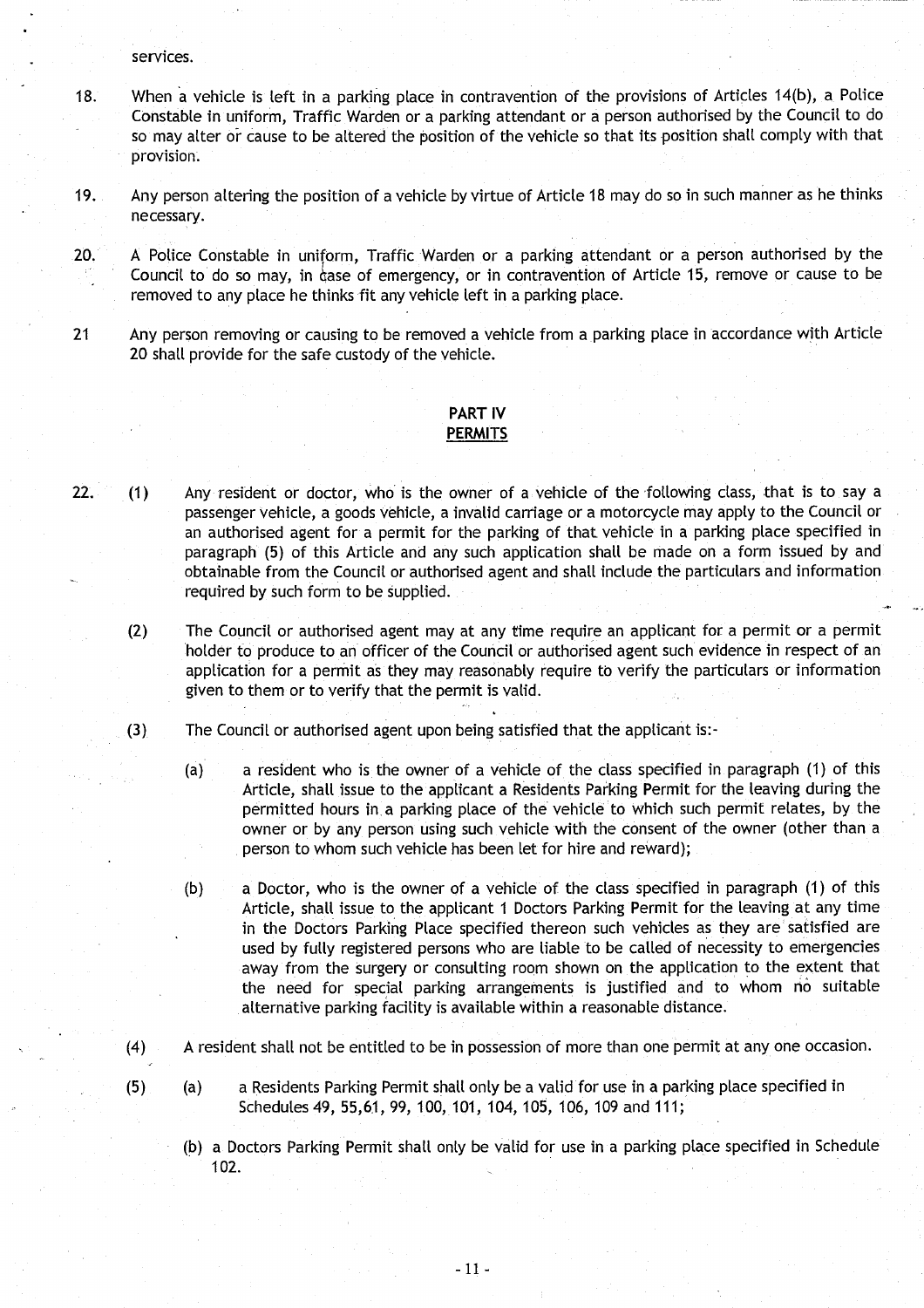- **23 . Notwithstanding the provisions contained in Article 22 the Council may also grant permits to such other persons as they may think fit .**
- **24. (1) A permit holder** (**whether of a Residents or Doctors Parking Permit**), **may surrender such permit - to the Council or authorised agent at any time and shall surrender such permit to the Council or authorised agent on the occurrence of any one of the events set out in paragraph** (**3) of this Article .**

**(2) The Council or authorised agent may**, **by notice in writing served on the permit holder at the address shown by that person on the application for the permit or at any other address believed to be that person**'**s residence**, **withdraw a permit if it appears to the Council or authorised agent that any one of the events set out in paragraph** (**3) of this Article has occurred and the permit holder shall surrender the permit to the Council or authorised agent within 48 hours of the receipt of the aforementioned notice .**

- **(3) The events referred to in the foregoing provisions of this Article are :-**
	- **(a) the permit holder ceasing to be a resident ;**
	- **(b) the permit holder ceasing to be the owner of the vehicle in respect of which the permit was issued ;**
	- **(c) the vehicle in respect of which such permit was issued being adapted or used in such a manner that it is not a vehicle of the class specified in Article 22(1);**
	- **(d) the issue of a duplicate permit by the Council under the provisions of Article 27;**
	- **(e) the expi**ry **of the pe**ri**od for which the permit was issued ;**
	- **(f) where a permit is issued to any person upon receipt of a cheque and the cheque is subsequently dishonoured** , **the permit shall cease to be of any effect;**
	- **(g) in the case of a fully registered person holding a** Doctor's **Parking Permit:-**
		- **(i) the vehicle or any vehicle in respect of which the permit was issued ceasing to be used by a fully registered person who is liable to be called of necessity to** emergencies away from the surgery or consulting room shown on the application **for the permit to the extent that the need for special parking arrangements is justified;**
		- **(ii) the revocation of the designation of the parking place in respect of which the permit was issued .**
- **25 . Without prejudice to the provisions of Article 24, a permit shall cease to be valid at the expiration of the period specified thereon .-**
	- **(a) which period, in**, **the case of a Residents** or **Doctors Permit, shall not exceed a period of twentythree months from the end of the month during which it first became valid;**

**or on the occurrence of any one of the events set out in paragraph (3) of Article 24, whichever is the earlier.**

**26. (1) A holder of a Doctors Parking Permit, may at any time apply to the Council or authorised agent for a permit issued to him to be amended so as to relate to any other vehicle, being a vehicle which is used by a fully registered person who are liable to be called of necessity to emergencies** away from the surgery or consulting room shown on the application to the extent that the need **for special parking arrangements can be justified .**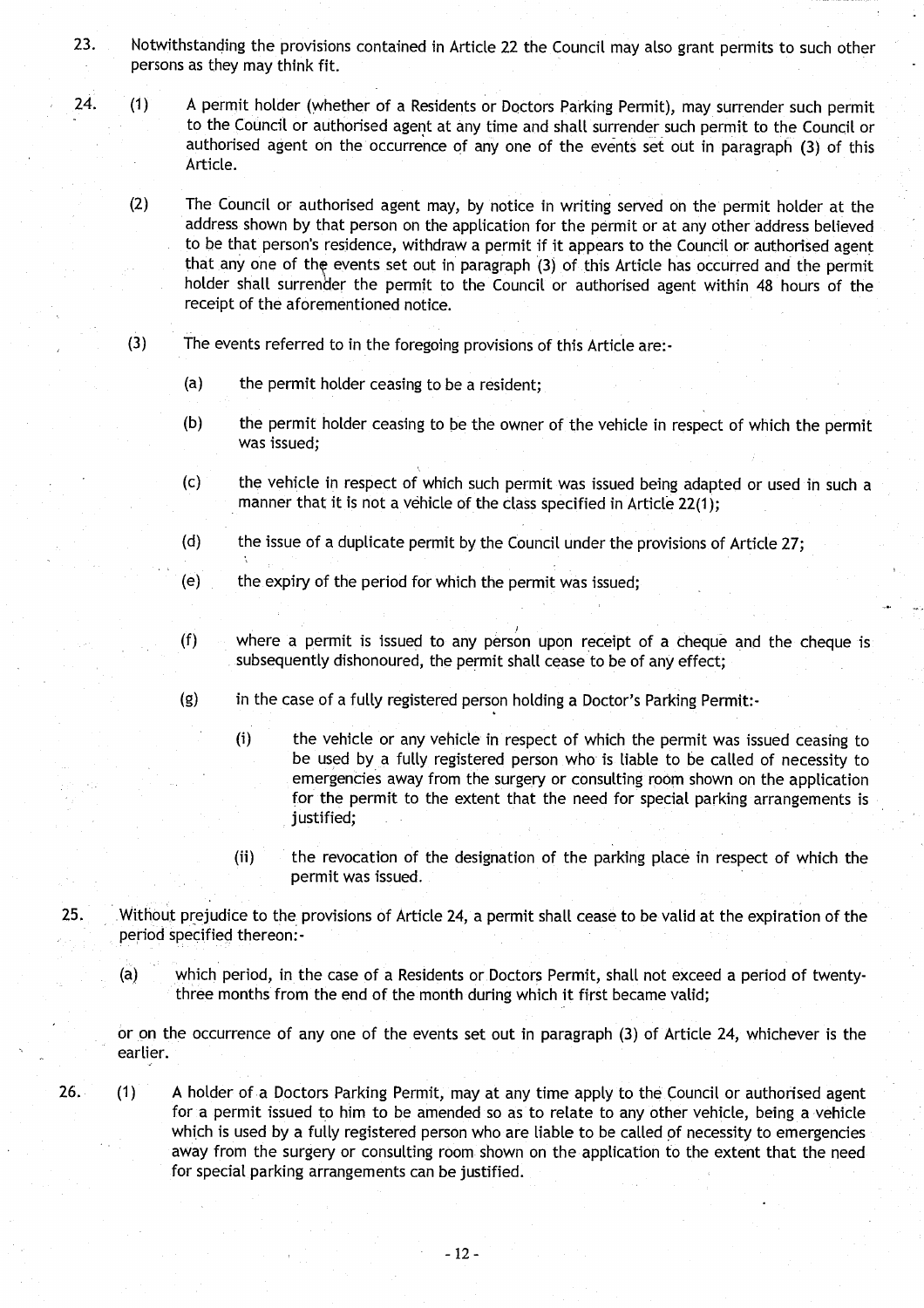- (2) Upon receipt **of an application pursuant to paragraph** (1) of this Article **and of the** relevant **permit, the Council or authorised agent may** amend the permit accordingly, or to such **extent as** they think fit, or at their discretion **issue a revised permit, and** if a revised **permit is so issued, the permit shall become invalid and shall be surrendered** to the Council.
- 27. (1) If a permit is accidentally **mutilated or defaced or the figures or particulars** thereon have become **illegible or the colour of the permit has become altered by fading or** otherwise, the permit holder **shall surrender** it to the Council or authorised **agent and** apply to the **Council or authorised agent** for the issue **to him of a duplicate permit**, **whereupon Council or authorised agent, shall issue a duplicate permit so marked and** '**upon such issue the original** permit **shall become invalid .**
	- **(2) If a permit** is lost dr destroyed, the permit holder may apply to the **Council or authorised agent for . the** issue to him **of a duplicate permit and** the Council **or authorised** - **agent upon being satisfied as to such** . **loss or destruction** , **shall issue a duplicate permit** so marked **and upon such issue the permit shall become invalid .**
	- (3) All the provisions of this Order **shall apply to a duplicate permit to the same extent as they applied to the original permit.**
- **28 . A permit shall be in writing and shall include the following particulars :**
	- **(a) the registration mark of the vehicle in respect** of which the **permit has been** issued;
	- **(b) the period during which**, **subject to the provisions** of Article 24, **the permit shall remain valid ;**
	- **(c) an authentication** that the permit **has been issued** by the Council ;
	- **(d) a code indicating the parking area for which the permit** is valid .
- **<sup>29</sup> . At all times**. **during which** a vehicle is left **in a parking place specified in Schedules 49 or 99 during the permitted hours, there shall be displayed in the relevant position a permit issued in respect of that vehicle valid for parking place .**
- **30. When a permit has been displayed in accordance with the provisions** of Article 29, **or where a penalty charge notice has been attached** to the vehicle **in accordance** with Article 32 (2), no **person other than a Police Constable** in uniform, Traffic **Warden or a parking attendant shall remove such permit or notice from the vehicle unless authorised to do so by** the driver of that vehicle.
- **<sup>31</sup> . Notwithstanding the foregoing provisions of this Order** , **the Council may at its discretion issue a discretiona**ry **Notice allowing a specific** vehicle to wait **in a road or a parking place during the hours of operation of any restriction or prohibition** to the contrary.

### PART V **CONTRAVENTION OF ORDER**

- <sup>32</sup> . (1) If a vehicle **is left in a parking place during the permitted hours or in any road or length of road in contravention** of any **provision** of this **Order, a penalty charge shall be payable and/or the** vehicle may be **removed from that location .**
	- (2) A separate **penalty shall become chargeable in respect of each new calendar date .**
	- (3) In the case of a vehicle **in respect** of which a **penalty charge is payable, a penalty charge notice showing the information** required by **section 66(3) of the** Road Traffic Act 1991 may then be **issued by a parking attendant in uniform in accordance with section** 66(1) of the said Act .
	- (4) If a vehicle **is left after a penalty charge has been incurred** , **a parking attendant in uniform or a person acting under his direction may attach** to the vehicle **an immobilisation device and a notice in accordance with the requirements of section 69(1) and** (2) of the **Road** Traffic Act 1991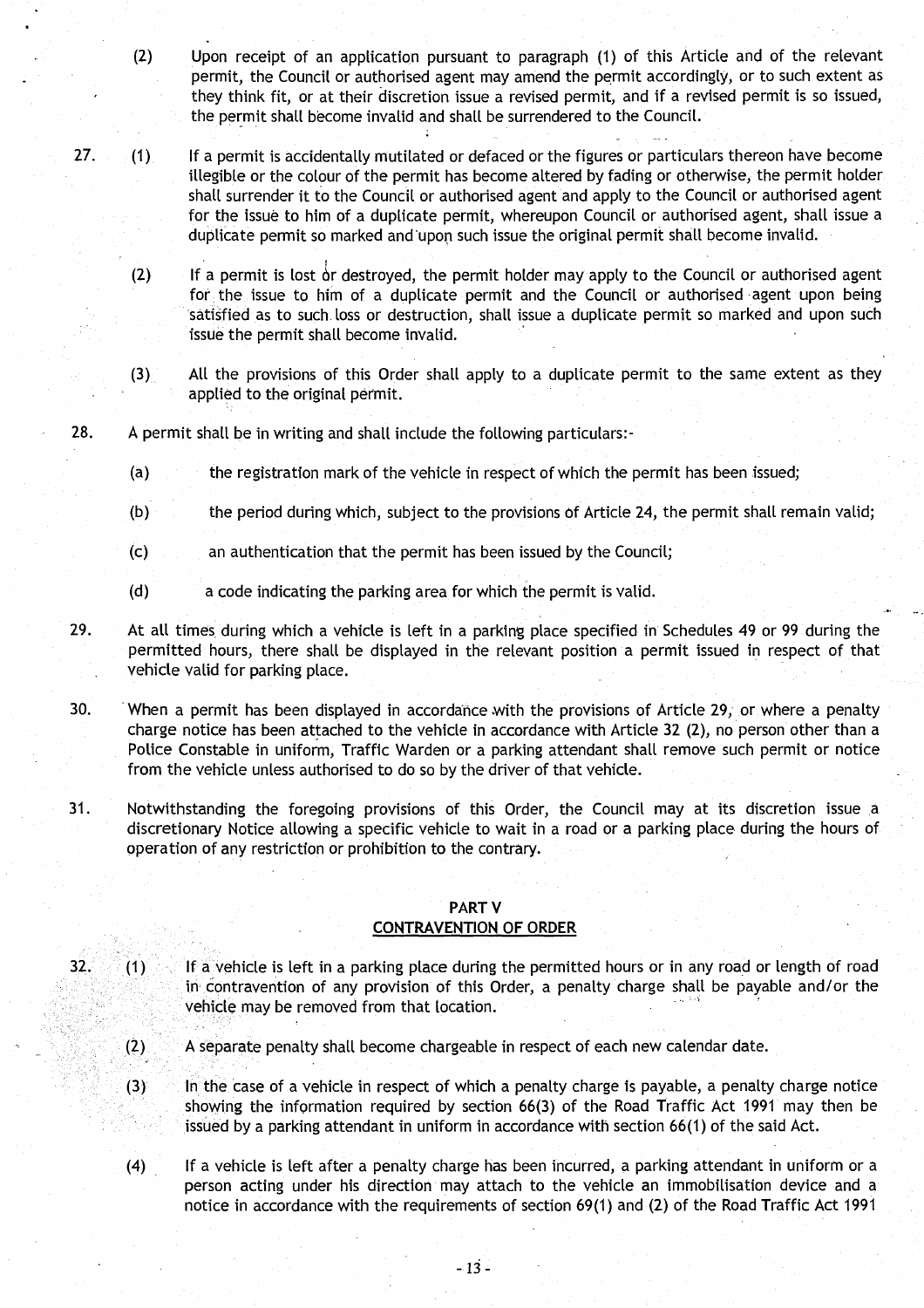and that vehicle shall only be released from the device on payment of the penalty charge, or as the case may be a reduced penalty charge, along with such release fee as may be required by the Council.

- (5) Where\_a .parking attendant has removed or caused to be removed a vehicle in accordance with paragraph (1) of this Article:-
	- (a) he shalt provide for the safe custody of the vehicle;
	- (b) the Council shall be entitled to recover from the person responsible such charges in respect of the removal, storage and disposal of the vehicle as it might prescribe from time to time;
	- (c) the provisions of the Road Traffic Regulation Act 1984 as amended shall apply to the disposal of any such vehicle removed by or on behalf of the Council pursuant to this Article.
- (6) Nothing in paragraphs (4) and (5) of this Article shall apply in respect of a vehicle displaying in the relevant position a valid disabled person's badge issued by any local authority .

### PART VI **REVOCATIONS**

33. The following items contained within the Borough of Reading (Newtown Zone H)(Special Parking Area) Waiting Restrictions and Parking Places) Revision No. 2 Order 2003 are hereby revoked.

### Schedule 4

- (3) Patriot Place, South West Side<br>(4) Patriot Place, North East Side
- (4) Patriot Place, North East Side<br>
(11) Betam Road, West Side (152) Orts R
- 
- (12) Betam Road, East Side (153)<br>(13) Betam Road, East Side (153)
- **(13) Betam** Road, East Side
- (134) Orts Road, North-West Side
- Orts Road, North Side
- (136) Orts Road, North Side **Schedule 5 <sup>1</sup>**
- 
- Canal Way, West Side
- (139) Canal Way, East Side

(11) Betam Road, West Side (152) Orts Road, South Side<br>(12) Betam Road, East Side (153) Orts Road, South Side

(137) Orts Road, East Side (200) Orts Road, East Side

34. The Borough of Reading (Newtown Zone H)(Special Parking Area) (Waiting Restrictions and Parking Places) (Experimental) (No. 2) Order 2004 is hereby revoked.

> )  $\lambda$

THE COMMON SEAL of the READING BOROUGH COUNCIL was hereunto  $\frac{1}{2^{k}}$ day of  $\frac{1}{2^{k}}$  2005) in the presence of:-

| Minute         | <b>Min 201</b> |  |
|----------------|----------------|--|
|                | Cab.15.03.04   |  |
| Originator     | ΡR             |  |
| Seal No.       | $\sigma$ s     |  |
| <b>Checked</b> |                |  |

<u>Seal No. 236/05</u> Seal No. 236/05

Authorised Signatory

-14-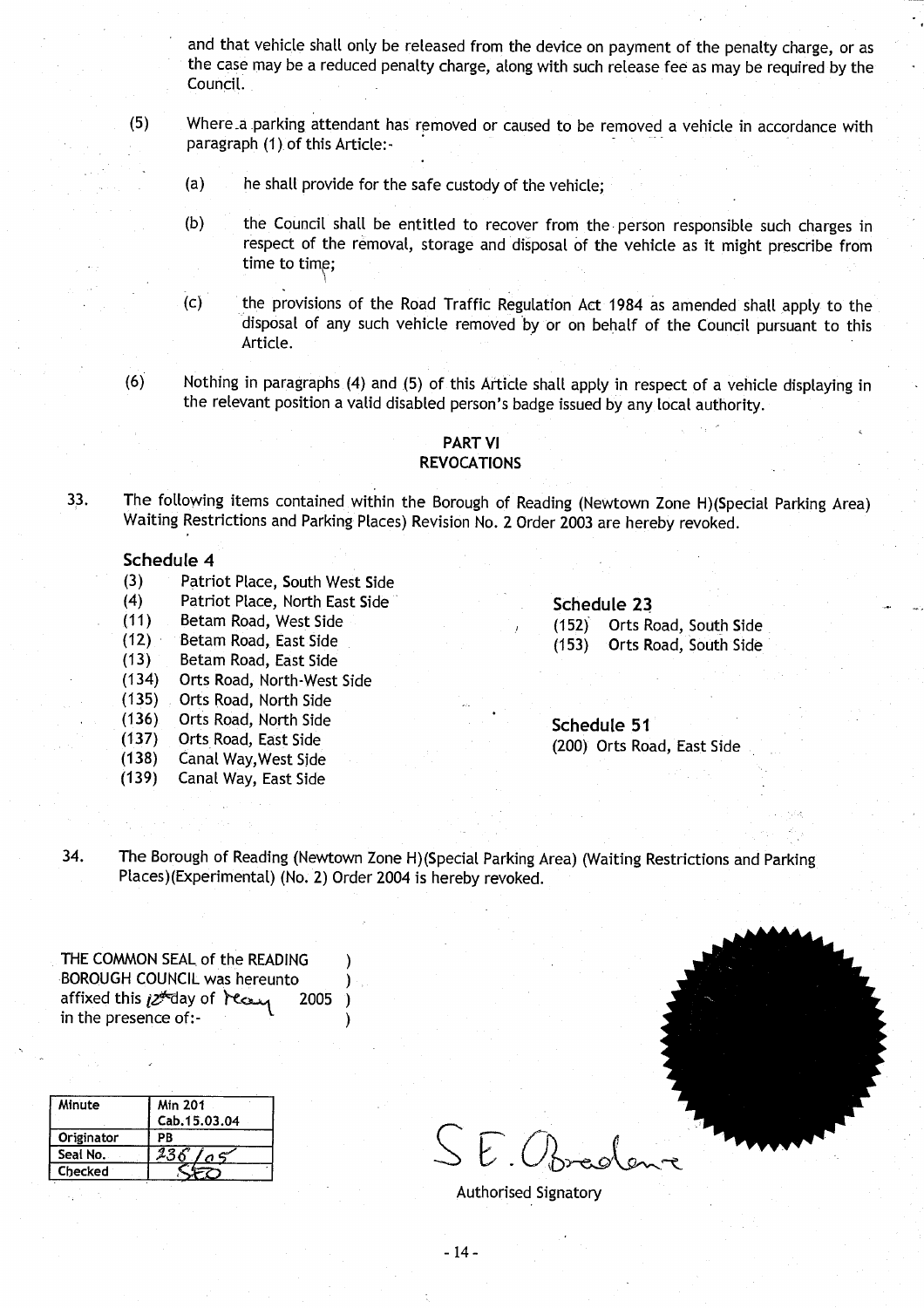# LIST OF SCHEDULES

|                 | No Waiting at any time                                                                                                                        |  |
|-----------------|-----------------------------------------------------------------------------------------------------------------------------------------------|--|
| 23              | No Waiting Mon to Sat 8.00am to 6.30pm                                                                                                        |  |
| 30              | Waiting Limited to 20 Mins. No Return Within 1 Hr                                                                                             |  |
| 49              | Shared Use (A) Permit Holders Only - (Mon to Sun, 24 hrs)<br>Or (B) 2 hrs Limited Waiting No Return Within 2 hrs, Mon to Fri 9.00am to 5.30pm |  |
| 99 <sup>°</sup> | Permit Holders Only (Monday to Sunday - 24 Hours)                                                                                             |  |
| 499             | Addresses for the issue of Parking Permits                                                                                                    |  |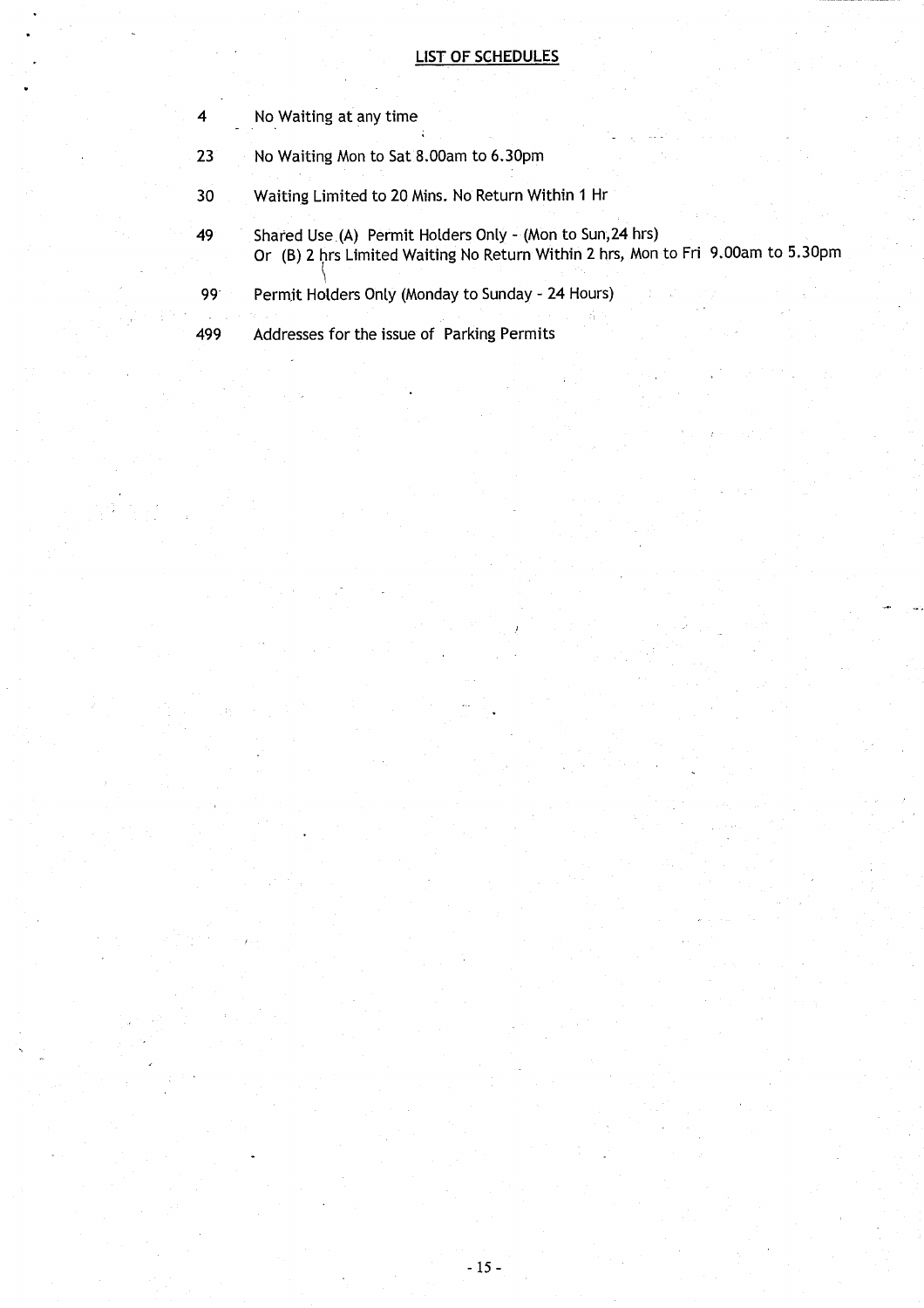# SCHEDULE 4 No Waiting At Any Time

- 1. Anglers Way, West Side From its junction with Orts Road to a point 20 metres north-east of that junction.
- 2. Anglers Way, North-West Side From a point 39 metres north-east of its junction with Orts Road to a point 40 metres north-east of that junction.
- 3. Anglers Way, North-**West Side** From a point 51 metres north-east of its junction with Orts Road to a point 58 metres north-east of that junction.
- 4. Anglers Way, North-**West Side** From a point 3 metres west of the east end to a point 10 metres north-west of that end.
- <sup>5</sup> . Anglers Way, **South Side** From its junction with Orts Road to a point 13 metres north-east of that junction.
- 6. Anglers Way, South Side From a point 34 metres north-east of its junction with Orts Road to a point 36 metres north-east of that junction.
- 7. Anglers Way, **South Side** From a point 53 metres north-east of its junction with Orts Road to the east end.
- **8. Betam Road**, **East Side** From its junction with Orts Road to a point 8 metres south of that junction.
- **<sup>9</sup> . Betam Road**, **East Side** From a point 34 metres south of its junction with Orts Road to a point 47 metres south of that junction.
- **10. Betam Road**, **West Side** From its junction with Orts Road to a point 47 metres south of that junction.
- **<sup>11</sup> . Canal Way, West Side** From its junction with Orts Road to a point 63 metres north-east of that junction.
- 12. Canal Way, **South Side** From its junction with Orts Road to its junction with Lock Place.
- 13. Lock Place, **North Side** From its junction with the north-east end of Canal Way to a point 36 metres north-east of that junction and including the turning head leading to Kennet Side .
- 14. Lock Place, **North Side** From a point 55 metres north-east of its junction with north-east end of Canal Way to the east end.
- **<sup>15</sup> . Locks Place**, **South Side**

From its junction with Canal Way to a point 22 metres north-east of that junction and including the turning head leading to Leopold Walk.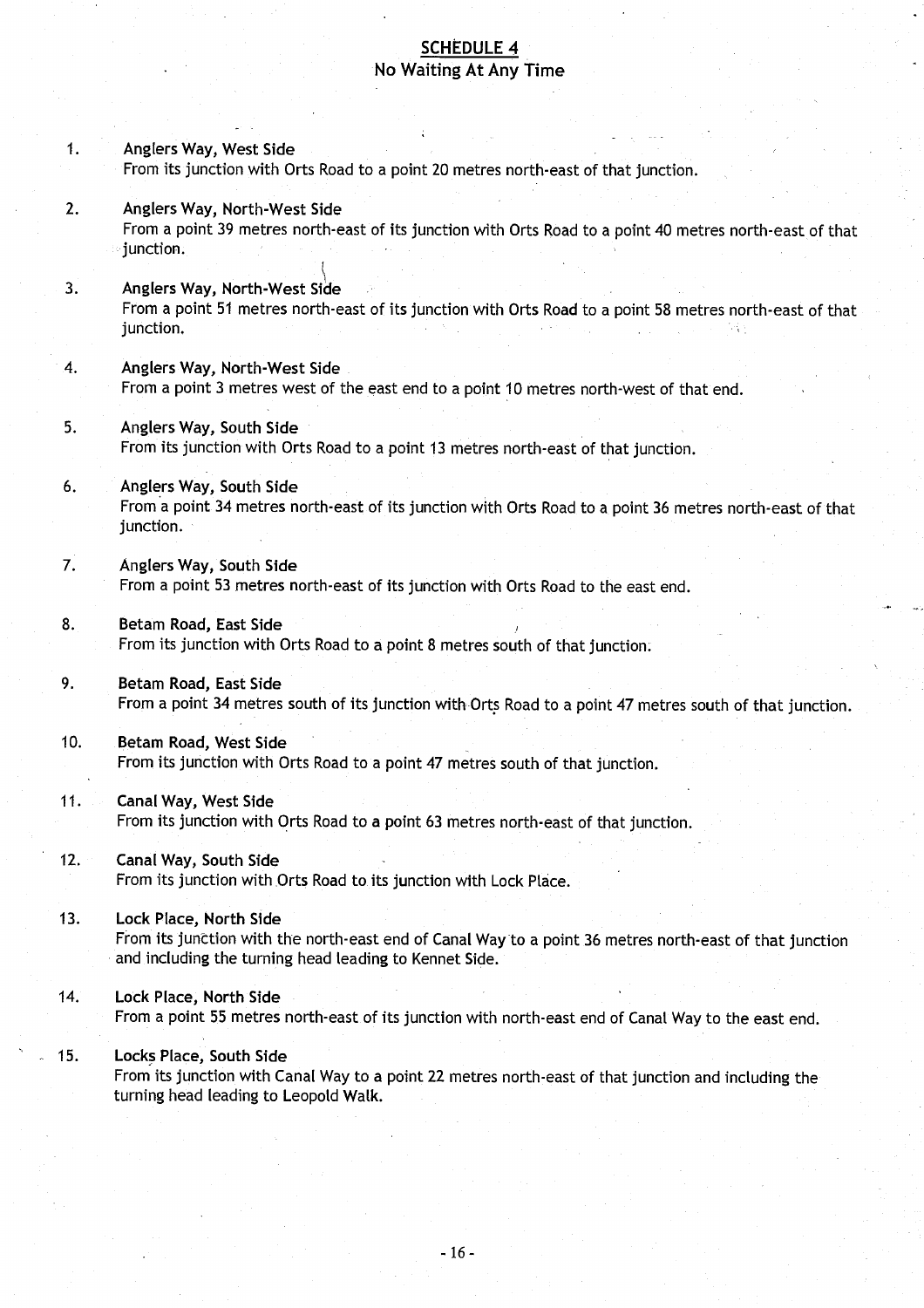16. Lock Place, **South Side** From a point 29 metres north-east of its junction with the north-east end of Canal Way to a point 40 metres east of that junction. 17. Lock Place, **South Side** From a point 48 metres north-east of its junction with the north-east end of Canal Way to a point 49 metres east of that junction. 18. Lock **Place**, **South Side** From a point 56 metres north-east of its junction with the north-east end of Canal Way to a point 61 metres east of that junction. <sup>19</sup> . Orts **Road**, **North Side** From its junction with King's Road to a point 78 metres north-east of that junction . **20. Orts Road**, **North Side** From a point 106 metres north-east of its junction with King's Road to a point 116 metres north-east of that junction. <sup>21</sup> . Orts **Road**, **North Side** From a point 131 metres north-east of its junction with King's Road to a point 140 metres north-east of that junction. <sup>22</sup> . Orts **Road**, **North Side** From a point 165 metres north-east of its junction with King's Road to a point 169 metres north-east of that junction. 23. Orts **Road**, **North Side** From a point 190 metres north-east of its junction with King's Road to a point 200 metres north-east of that junction. 24. Orts **Road**, **North Side** From a point 216 metres north-east of its junction with King's Road to a point 13 metres west of its junction with Anglers Way. 25. Orts **Road**, **North Side** From a point 4 metres west of its junction with Anglers Way to a point 7 metres east of that junction . 26. Orts **Road, North Side** From a point 50 metres east of its junction with Anglers Way to a point 21 metres west of its junction with Canal Way. 27. Orts **Road**, **North Side** From a point 10 metres west of its junction with Canal Way to a point 10 metres east of that junction. **<sup>28</sup> . O**rt**s Road**, **East Side** At a point 10 metres east of Canal Way between the north and south sides - a distance of 6 metres . 29. Orts **Road**, **South Side** From its junction with King's Road to a point 112 metres north-east of that junction . **30. Orts Road**, **South Side** From a point 19 metres west of its junction with **Betam** Road to a point 7 metres east of that junction. **<sup>31</sup> . Orts Road**, **South Side** From a point 4 metres west of its junction with Canal Way to a point 10 metres east of that junction.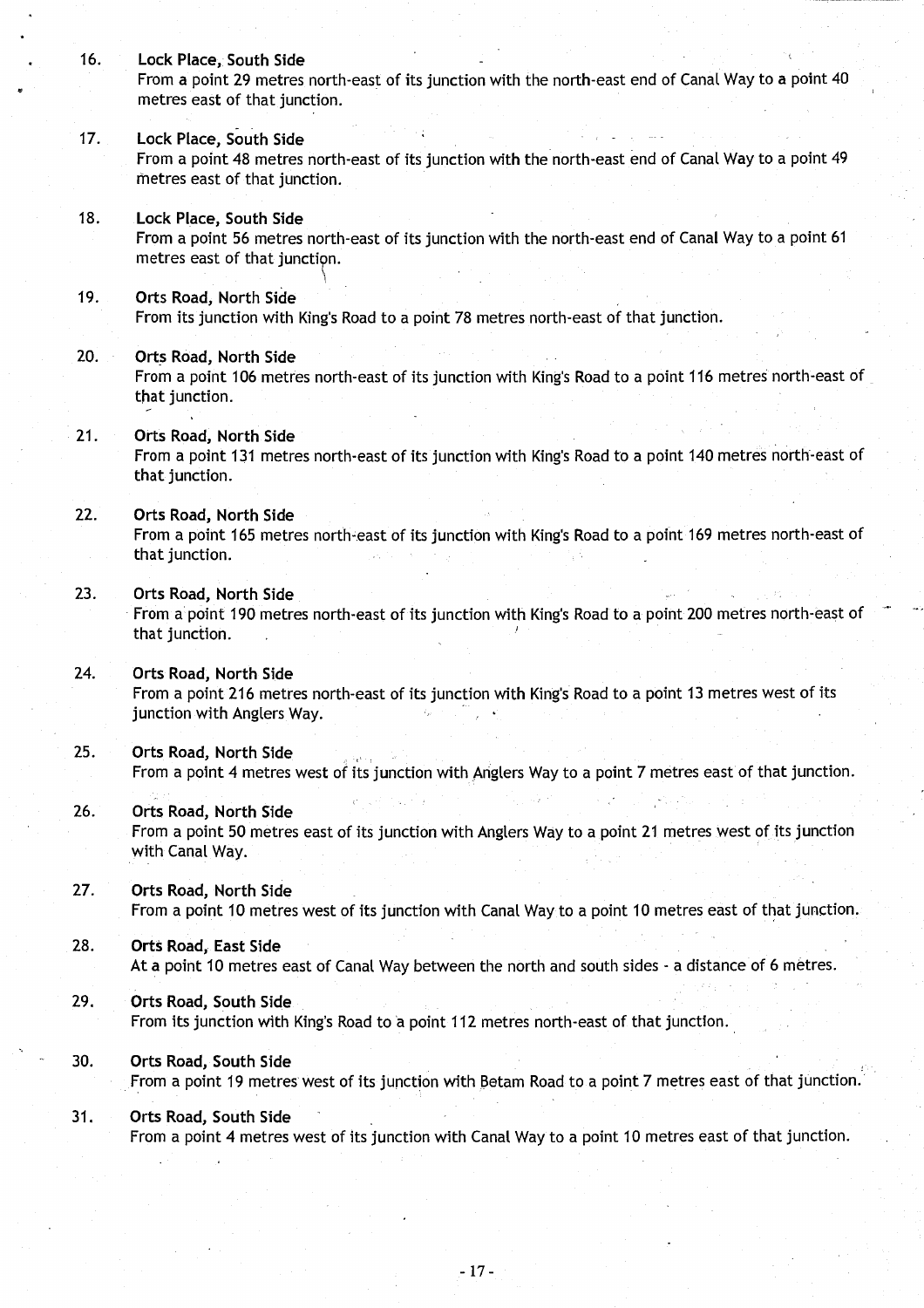### 32. Patriot **Place**, West Side

from its junction with Orts Road to a point 30 metres north and south-west of that junction.

<sup>33</sup> . Patriot **Place**, West Side From its junction with Orts Road to a point. 30 metres north and south-west of that junction.

## SCHEDULE 23

# **No Waiting** Monday to **Saturday 8.O0am to 6.30pm**

34. Orts **Road**, **South Side** From a point 19 metres west of its junction with Betam Road to a point 112 metres east of its junction with Kings Road.

<sup>35</sup> . Orts **Road**, **South Side** From a point 7 metres east of its junction with Betam Road to a point 4 metres west of its junction with Canal Way.

## **SCHEDULE 30**

# Waiting **Limited to 20 Minutes** - **No Return** Within 1 Hour . Monday to **Sunday inclusive**

### 36. Orts Road, **North Side**

From a point 7 metres east of its junction with Anglers Way to a point 22 metres east of that junction

### SCHEDULE 49

### **Shared Use**

## (A) Permit **Holders** Only - (Monday **to Sunday**, 24 Hours) OR

### **(B) 2 Hours Limited Waiting No Return** Within **2 Hours, Monday to** Friday **9.00am to 5.30pm**

37. Orts Road, **North Side**

From a point 78 metres north-east of its junction with King's Road to a point 106 metres north-east of that junction.

## **38. Orts Road**, **North Side**

From a point 116 metres north-east of its junction with **King's** Road to a point 131 metres north-east of that junction.

### 39. Orts Road, **North Side**

From a point 140 metres north-east of its junction with Kings Road to a point 165 metres north-east of that junction.

# 40. . Orts **Road**, **North Side**

From a point 169 metres north-east of its junction with King's Road to a point 190 metres north-east of that junction.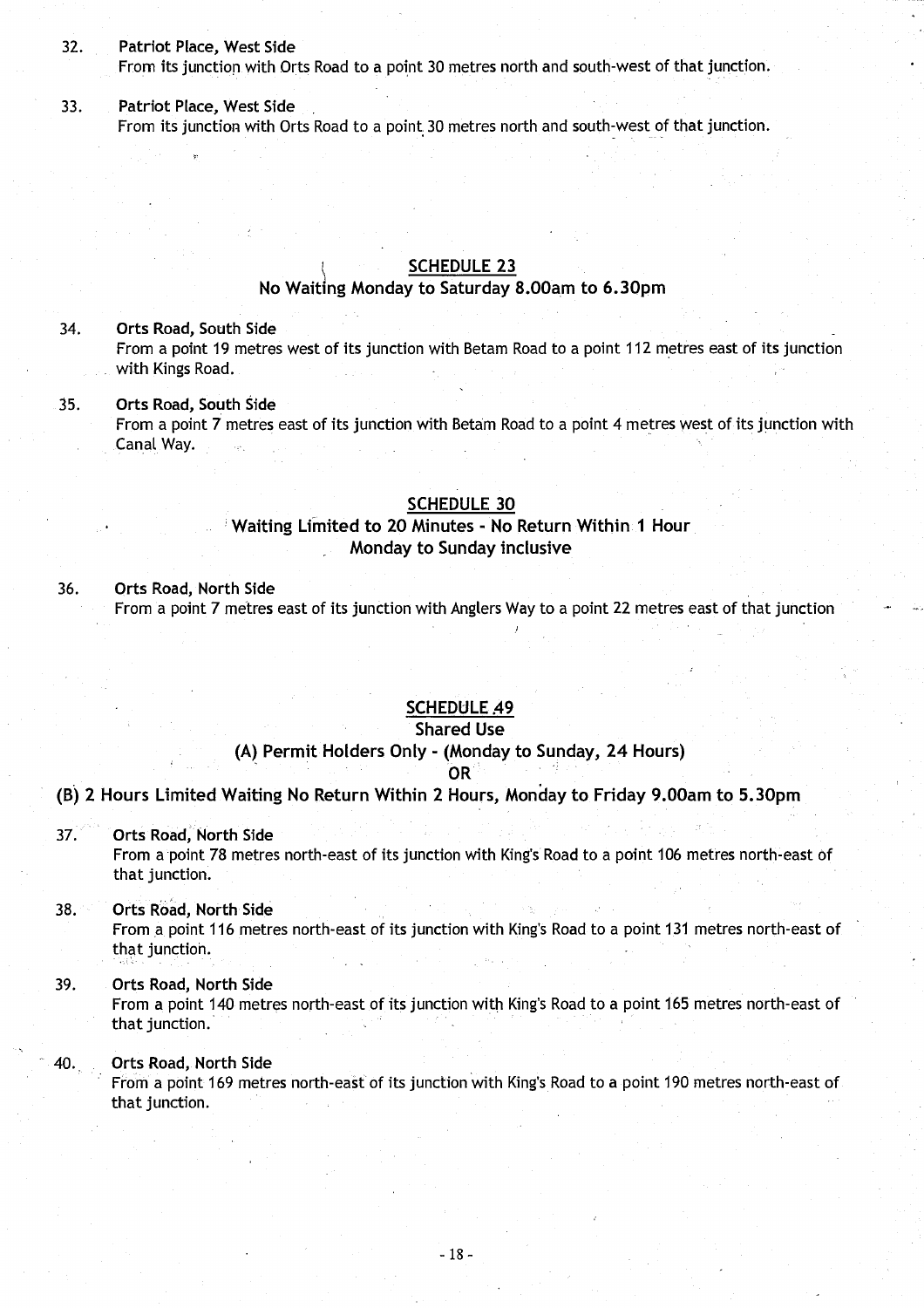- <sup>41</sup> . Orts Road**, North Side** From a point 200 metres north-east of its junction with King's Road to a point 216 metres north-east of that junction.
- <sup>42</sup> . Orts Road, **North Side** From a point 4 metres west of its junction with Anglers Way to a point 13 metres west of that junction .
- **43. Betam Road**, **East Side** From a point 8 metres south of its junction with Orts Road to a point 34 metres south of that junction .

## **44. Betam Road**, **South End**

Between the west and east sides, from a point 47 metres south of its junction with Orts Road to a point 53 metres south of that junction .

### SCHEDULE 99

#### **Permit Holders Only**

- 45 . Anglers Way, North Side From a point 40 metres north-east of its junction with Orts Road to a point 51 metres north-east of that junction.
- **46. Anglers** Way, North Side Between a point 10 metres west of the east end and a point 58 metres north-east of its junction with Orts Road to a point 63 metres north-east of that junction.
- 47. Anglers **Way, South Side** From a point 13 metres north-east of its junction with Orts Road to a point 34 metres north-east of that junction.
- **48 . Canal Way, North Side** From a point 63 metres north-east of its junction with Orts Road to its junction with Lock Place .

### <sup>49</sup> . Lock **Place** , North Side

From a point 36 metres north-east of its junction with the north-east end of Canal Way to a point 55 metres north-east of that junction.

### 50. Lock **Place**, **South Side**

From a point 22 metres north-east of its junction with the north-east end of Canal Way to a point 29 metres north-east of that junction.

### **<sup>51</sup> . Orts Road**, **North Side**

From a point 22 metres east of its junction with Anglers Way to a point 50 metres east of that junction .

### 52. Orts **Road**, **North Side**

From a point 21 metres west of its junction with Canal Way to a point 10 metres west of its junction with Canal Way.